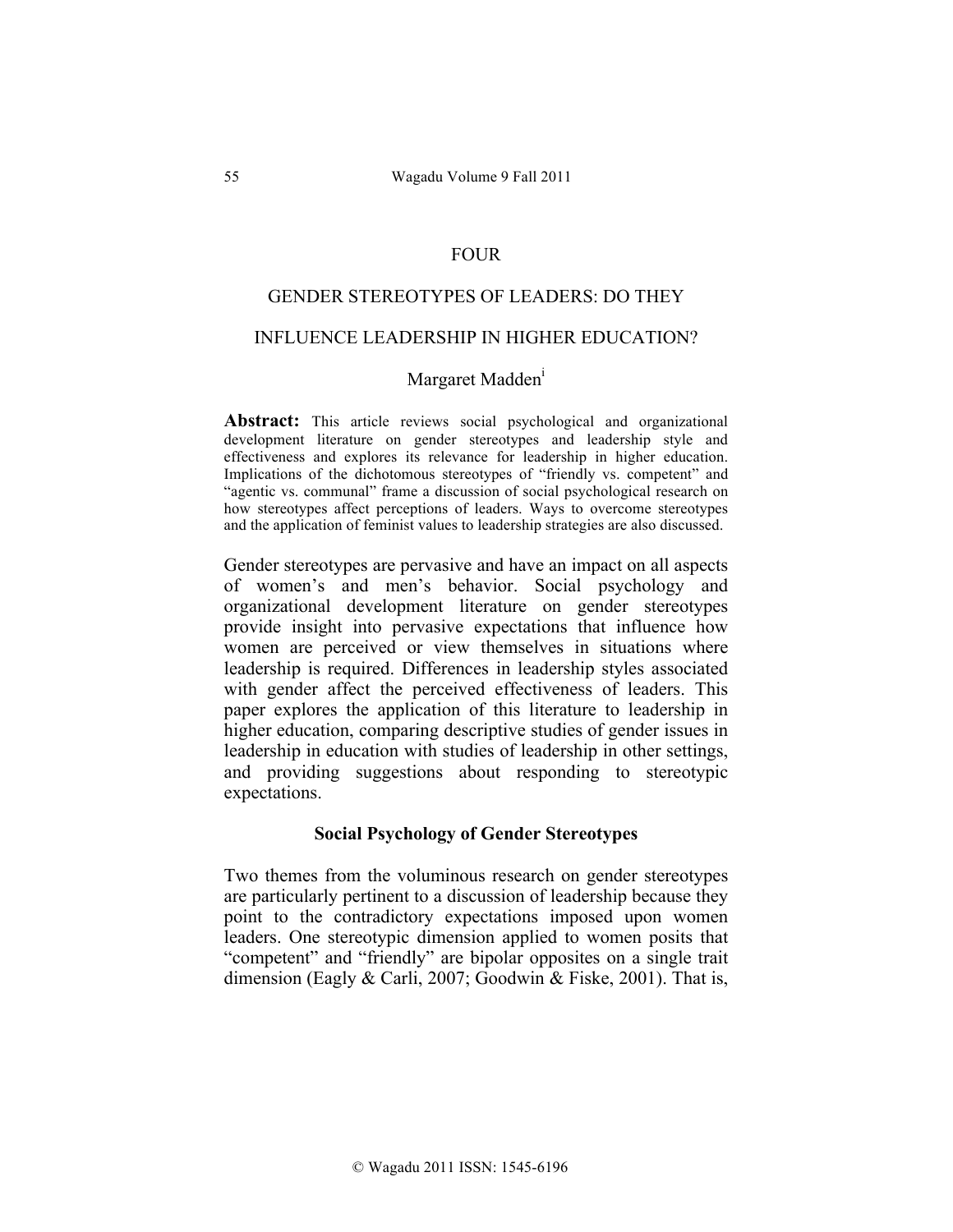an individual can not be both competent and friendly: the choices are to be either competent and cold or incompetent and friendly. In relationship to leadership, people who are more masculine than feminine in appearance are judged as more competent. Furthermore, cold women are perceived as unfeminine, creating another overlay dimension: women can be feminine, warm, and incompetent *or* masculine, cold, and competent.

A second dichotomy that pertains to leadership is between "agentic" and "communal" leadership styles. Agentic behavior is task-oriented and focused on outcomes; communal behavior is focused on group dynamics and the process of decision making. Because these behaviors are seen as mutually exclusive, it is expected that one cannot be both agentic and communal; the gendered expectation is that women are more communal and men more agentic (Eagly & Carli, 2007).

Research on the social psychology of stereotypes emphasizes that the context in which judgments occur is important. While there is much research on contextual impacts on judgments, a recent study refines the analysis in regard to leadership. The study involved placing people in situations that created varied degrees of attentiveness. People in a situation where they are paying close attention are more likely to adjust their view of leadership for influence of a stimulus person's gender, in contrast to people who are overloaded cognitively. Overloaded individuals are apparently not focusing on characteristics of the stimulus people such as gender in their analysis of a leader's effectiveness and therefore gender does not influence assessment of leader efficacy in that condition (Sczesny & Kühnen, 2004).

These cognitive conditions are related to how stereotypes influence thoughts about leadership. Scott and Brown (2006) actually looked at the information processing that occurs as people view leaders in action. In their study perceivers had difficulty encoding leadership *behavior* into leadership *traits* when behavior was agentic and the actor was female. That is, agentic leadership traits came to mind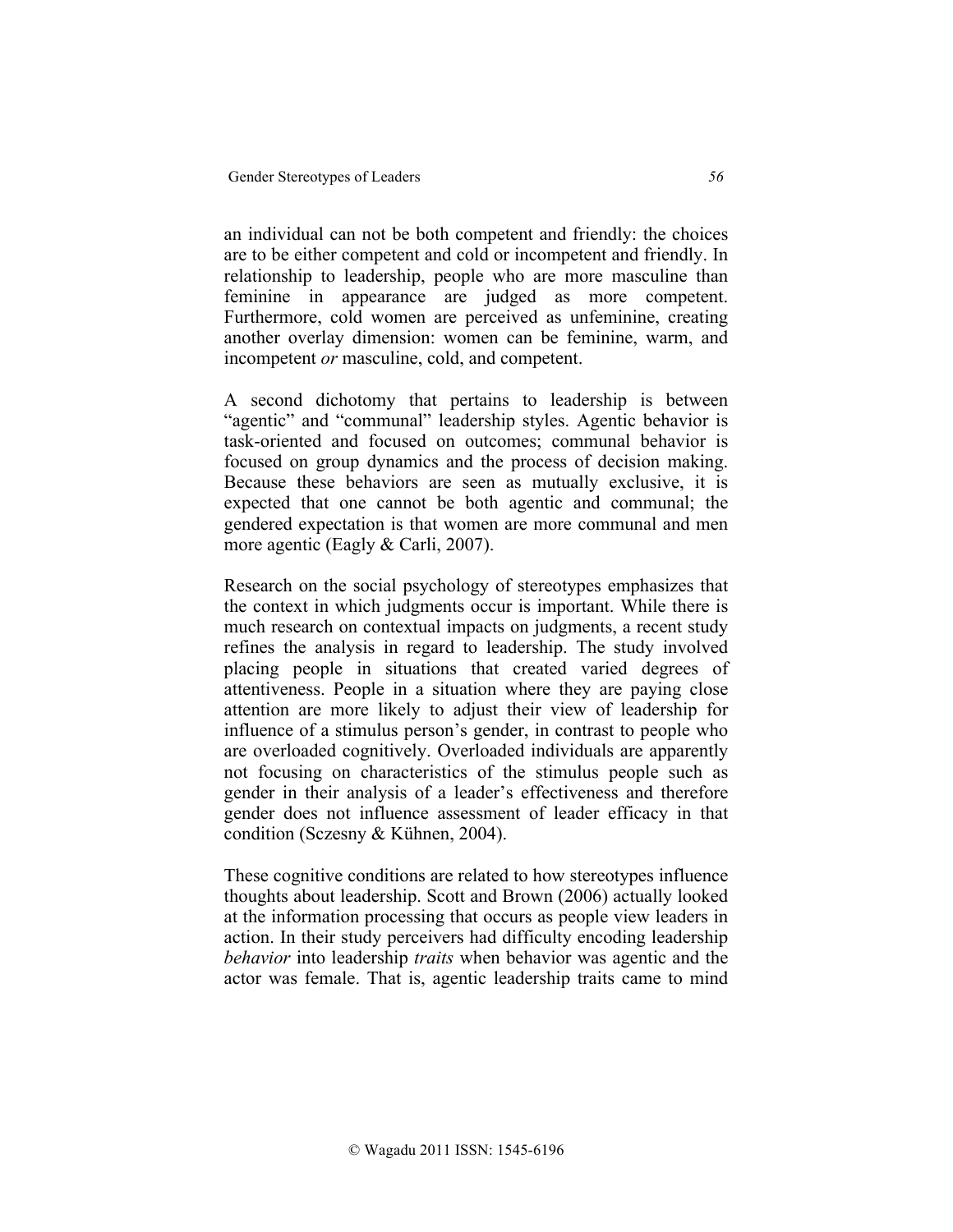less readily than communal leadership traits with female leaders. In addition, agentic traits were also less accessible mentally when the leader was female than when the leader was male. A similar phenomenon occurred when people rated their own leadership abilities, suggesting that people internalize stereotypic perceptions.

Gender bias in leadership emerges *early* in information processing and the underlying process is that relevant traits are encoded automatically when corresponding behaviors are processed. In other words, stereotypes color how behavioral information is encoded. This suggests that female leaders will have difficulty getting subordinates to perceive them as possessing agentic characteristics and this perceptual bias may undermine the effectiveness of women leaders. Scott and Brown also found, though, that individuating information is an effective means of eliminating the impact of stereotypes both for perceptions and selfratings. This lends hope that people stereotype less when they actually get to know a person and her leadership style.

# **Organizational Psychology on Gender and Leadership**

Understanding the cognitive processes that underlie stereotyping illuminates causes of phenomena studied by organizational psychology. Research on gender and leadership focuses on both college students and on leaders in various business settings. One common theme concerns the notion that good leadership is inconsistent with feminine behavior, sometimes described as the "think manager- think male" model (Eagly & Sczesny, 2009; Sczesny, 2003). The extent and prevalence of this effect varies from study to study, again pointing to the importance of contextual factors such as cultural shifts across time and situation. For example, some settings may provoke more pronounced stereotypes. If the expected management style of an organization at a given time is direct, uncaring, or top-down, traditionally masculine behaviors may be expected of leaders. That expectation may exacerbate the impact of stereotypes of women which hold that competence and warmth of personality are dichotomous,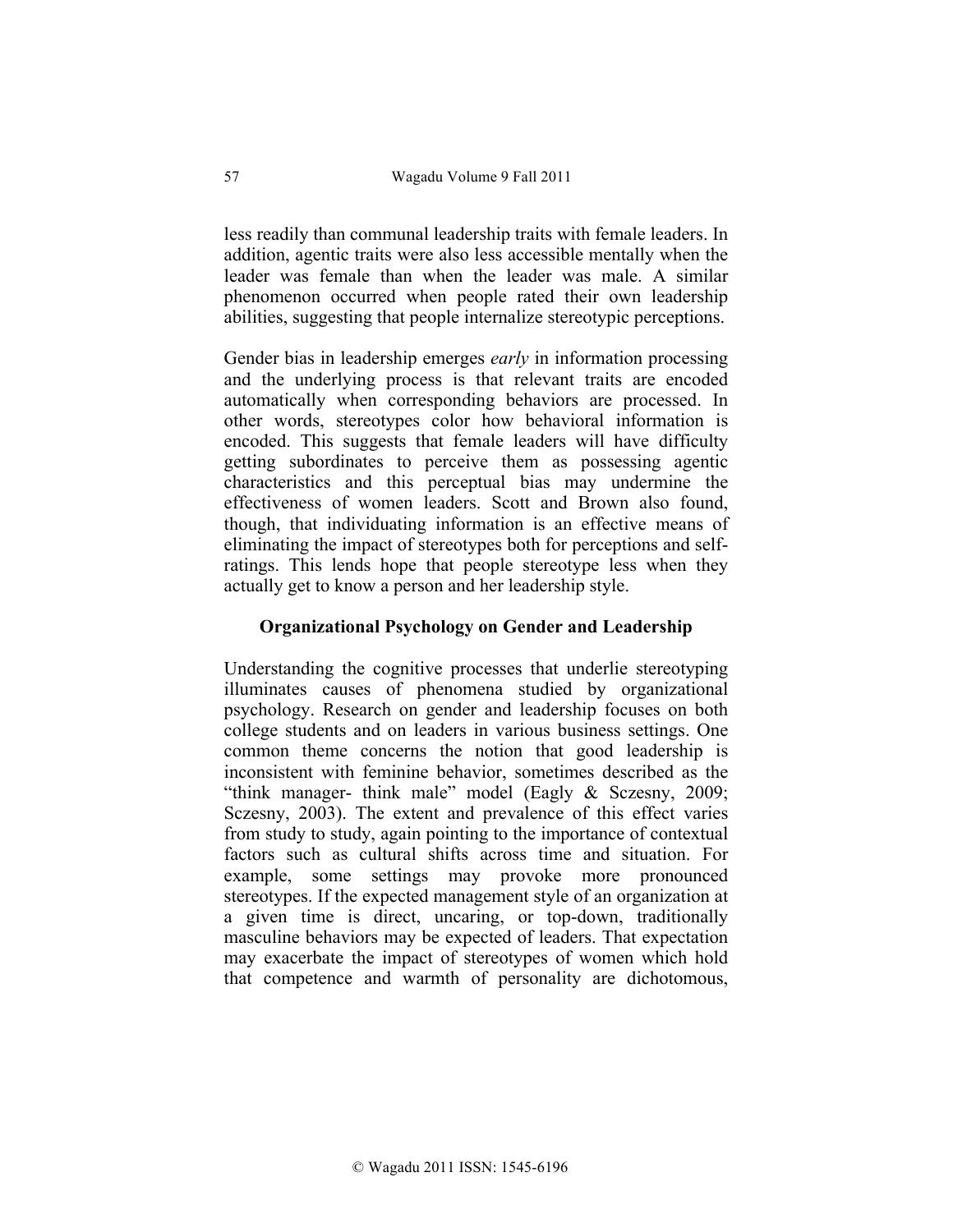making it difficult for women leaders to find a balance that is effective in that organization.

Historical changes may account for some discrepancies in conclusions regarding gender and leadership. In a recent, thorough review of literature on gender, Eagly and Sczesny (2009) posit that women leaders are usually disadvantaged when people's stereotypes of women, men, and leaders are dissimilar. Such stereotypes are influenced by historical and cultural trends. Cultural stereotypes about women, men, and leaders have shifted somewhat in a feminine direction, but such shifts are not consistently seen in all studies. There is also some evidence that prejudice has lessened, although there is still a clear preference for male bosses despite the fact that that preference has decreased in recent studies compared to previous years. Eagly and Sczesny point out that men's roles have changed far less than women's roles in spite of some shifts of men into female-dominated professions. The continued gender division of labor in home continues to contribute to fewer women in influential leadership positions.

Research also discusses differences among leaders in different contexts. For example, in a study of students in a leadership program at a military academy, Boyce and Herd (2003) found a disparity between stereotypes of femininity and perceived leadership characteristics. In fact, senior military students had more gender-based perceptions of leadership than first-year students, suggesting enculturation. However, successful female cadet leaders saw leaders as having both feminine and masculine characteristics.

In another study of leaders and followers from a variety of organizations, gender produced only a small effect on leadership behavior, but was related to education level and was largest among those with only high school education (Barbuto, Fritz, Matkin, & Mars, 2007). A study with management students found that ratings of the importance of various leadership characteristics were not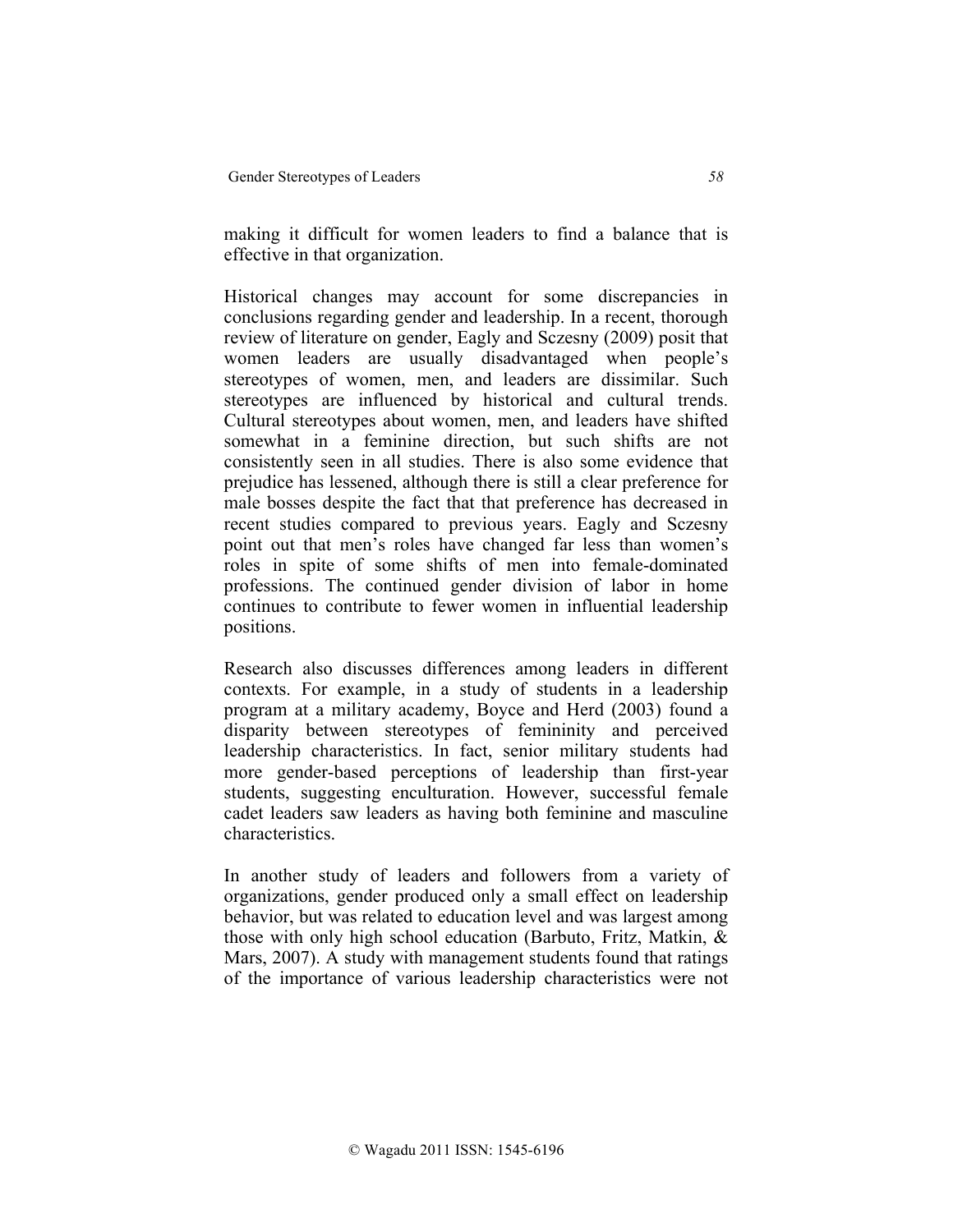very gender-stereotypic, especially among women. Selfevaluations of men and women did not differ on person- vs. taskoriented skills or on the importance of possessing those skills. However, women said they had lower task-oriented abilities than they perceived "leaders in general" as having (with gender unspecified), implying that they devalued their leadership ability (Sczesny, 2003).

Research tells us that one of the ways in which stereotypes impact real behavior is that they become internalized. In other words, people assimilate stereotypes and believe them in reference to their own behavior (Bennett & Gaines, 2010; Thomas, Speight, & Witherspoon, 2004). When stereotypes are negative, some call this internalized oppression (Thomas et al., 2004). A discussion of the conditions under which internalization occurs is beyond the scope of this paper, but it is clear that stereotypes can be primed by situational features; that is, they are more likely to be invoked when cues in a situation suggest them, even in subtle ways (Bennett & Gaines, 2010). Thus, it is not surprising that women may devalue their own leadership potential if they believe the stereotypes about their gender.

Some research has looked at perceptions of leaders in various cultural groups. For instance, in a study comparing four cultural groups in Western Europe, people in all cultures perceived genderbased leadership differences, in that males stereotyped women's leadership negatively, but stereotyping was least prevalent among Latino respondents and most prevalent in Nordic and Anglo groups (Prime, Jonsen, Carter, & Maznevski, 2008). Men thought women were ineffective at basic leadership tasks, *e.g.*, intellectual stimulation, influencing superiors, role modeling, problem solving, and competence in delegating or inspiring others. Although the statistical effect size was small, the authors argue that these statistically small effects compound over the course of a woman's career to have a significant negative impact on her long-term success.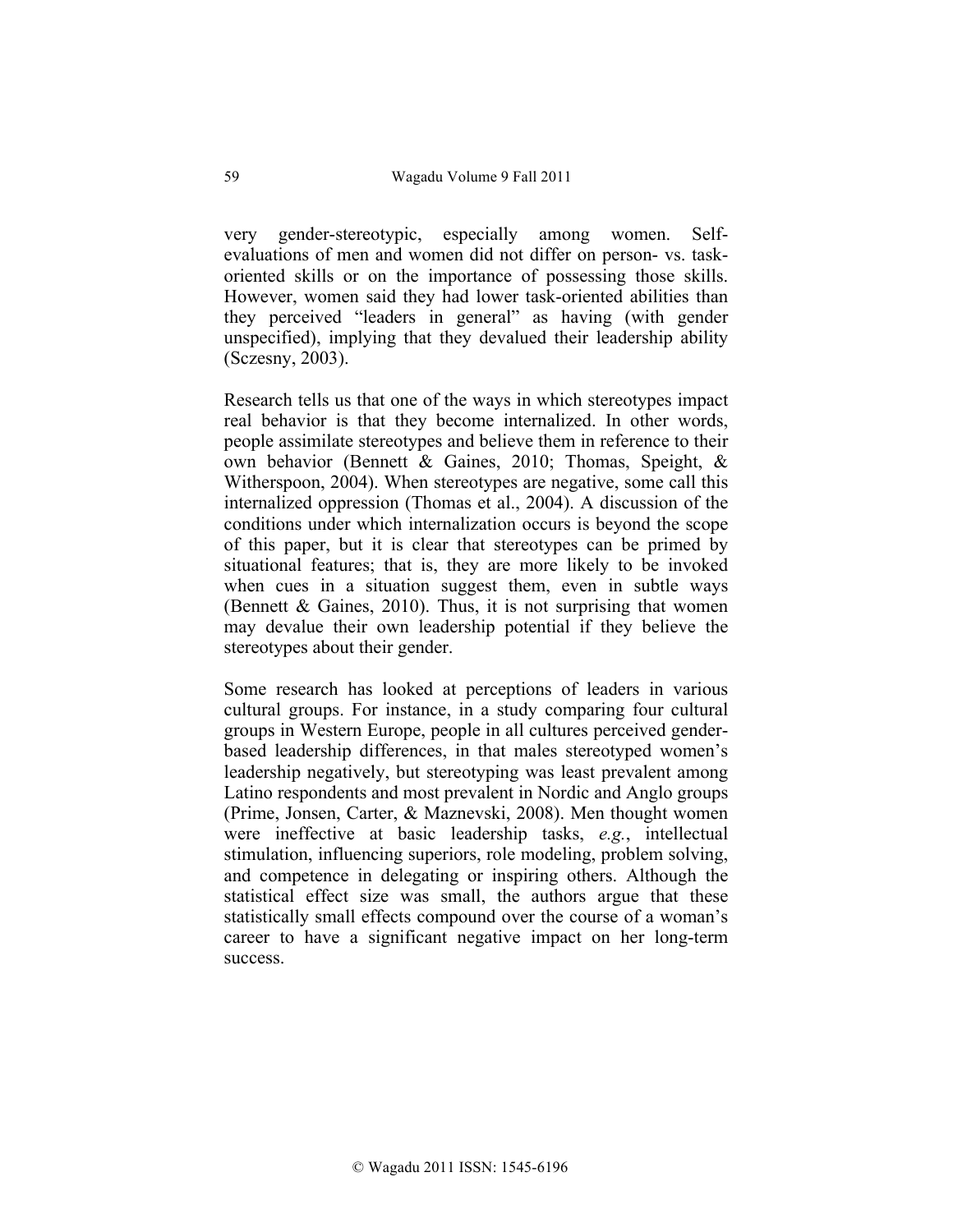Knowing that men tend to stereotype women is instructive as to how women experience stereotyping. Prime et al. (2008) suggest that men's stereotypes have the potential to undermine women, even when stereotypes may be seen as positive. For example, males felt women were good at supporting others, but the authors argue that even this may be potentially damaging because supportiveness is not considered an important leadership trait. In other words, men's endorsement of men leaders gives them the edge in advancement.

However, another study looking at gender typing of managers in Australia, Germany, and India, reported few cultural differences. People in all three groups felt that women were more competent at leadership styles that are person-oriented. However, selfdescriptions of men and women were similar, implying that actual leadership may not have differed by gender (Sczesny, Bosak, Neff, & Schyns, 2004). Thus, the extent of cultural variations in perceptions of gender and leadership is not clear, but one can say that culture can have an impact.

# *Role congruity theory*

Before discussing a theory about gender stereotyping of leaders a caveat is in order. Underlying assumptions about gender dichotomies can be criticized for promoting polarization, relying as they do on bipolar categories such as masculine-feminine and male-female. In a fascinating and clever analysis, Bowring (2004) uses Star Trek's Captain Catherine Janeway as an illustration and "subverts her gender by queering her character" (p. 381). She proposes that removing assumptions of bipolar characteristics can lead to richer theory and practice of leadership and gender. This is a legitimate concern, one that always arises in research that focuses on differences between women and men. These studies inevitably exaggerate differences and fail to acknowledge that *within-gender* differences are almost always greater than differences *between genders*. In other words, there is likely much more variability among women or among men in their leadership styles than the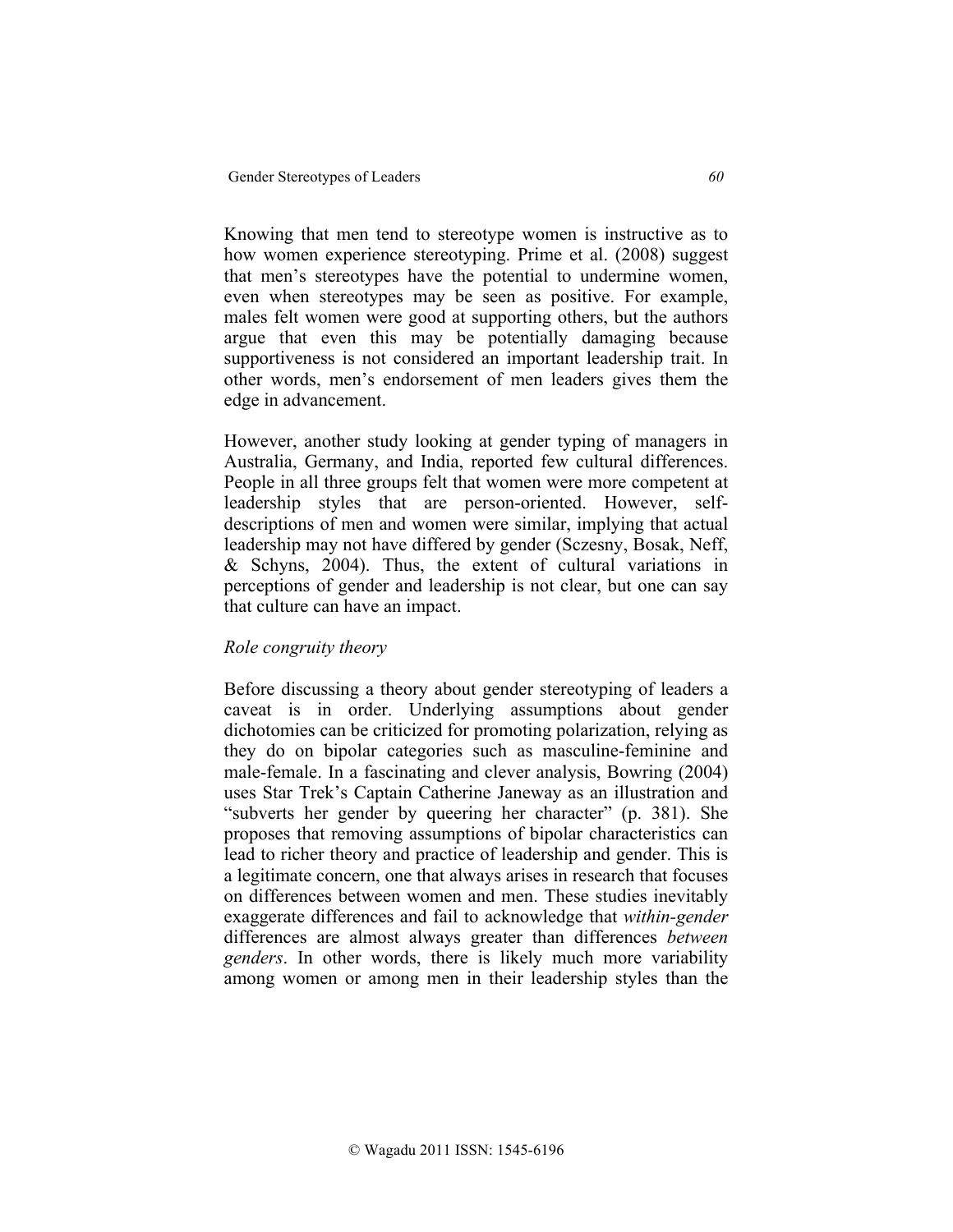variability between the two gender groups (Hyde, 2005). Thus, the differences discussed here are overgeneralizations and probably exaggerated. The notion that women's success has been undermined by the incongruity between beliefs about characteristics of good leadership in a particular setting and gender stereotypes has been called *role congruity theory*. This theory has been proposed and tested in some detail by Alice Eagly and her colleagues. Eagly's argument is that incongruity between leadership roles and female gender roles (*i.e.,* prescriptive expectations for women's behavior), leads to prejudicial judgments and actions (Eagly & Karau, 2002; Eagly, Karau, Miner, & Johnston, 1994). Because people more easily perceive men as being highly competent, men are more likely to be considered leaders, given opportunities, and ultimately to emerge as leaders than women.

An extensive meta-analysis summarizing numerous studies of leadership effectiveness was consistent with this theory (Eagly & Karau, 2002). Women leaders are seen as less effective when the proportion of male subordinates is greater, in highly masculinized environments like military organizations, and when a larger percentage of male raters is evaluating them. However, Eagly and Karau found that women are perceived as modestly more effective in education, government, and social services than in other kinds of organizations, suggesting that higher education may be a place where women can make inroads into leadership positions. The assumption is that these masculinized environments exacerbate the pressure to conform to gendered leadership stereotypes, making them more salient to both subordinates and the leaders themselves; for instance, by invoking the masculine tendency to equate warmth and friendliness with weakness.

More recently, in Spain, Garcia-Retamero and López-Zafra (2006) examined respondents' projections about fictional job candidates and showed that male candidates were seen as masculine in a masculine industry (auto manufacturing) and as feminine in a less masculine industry (clothing manufacturing). Women were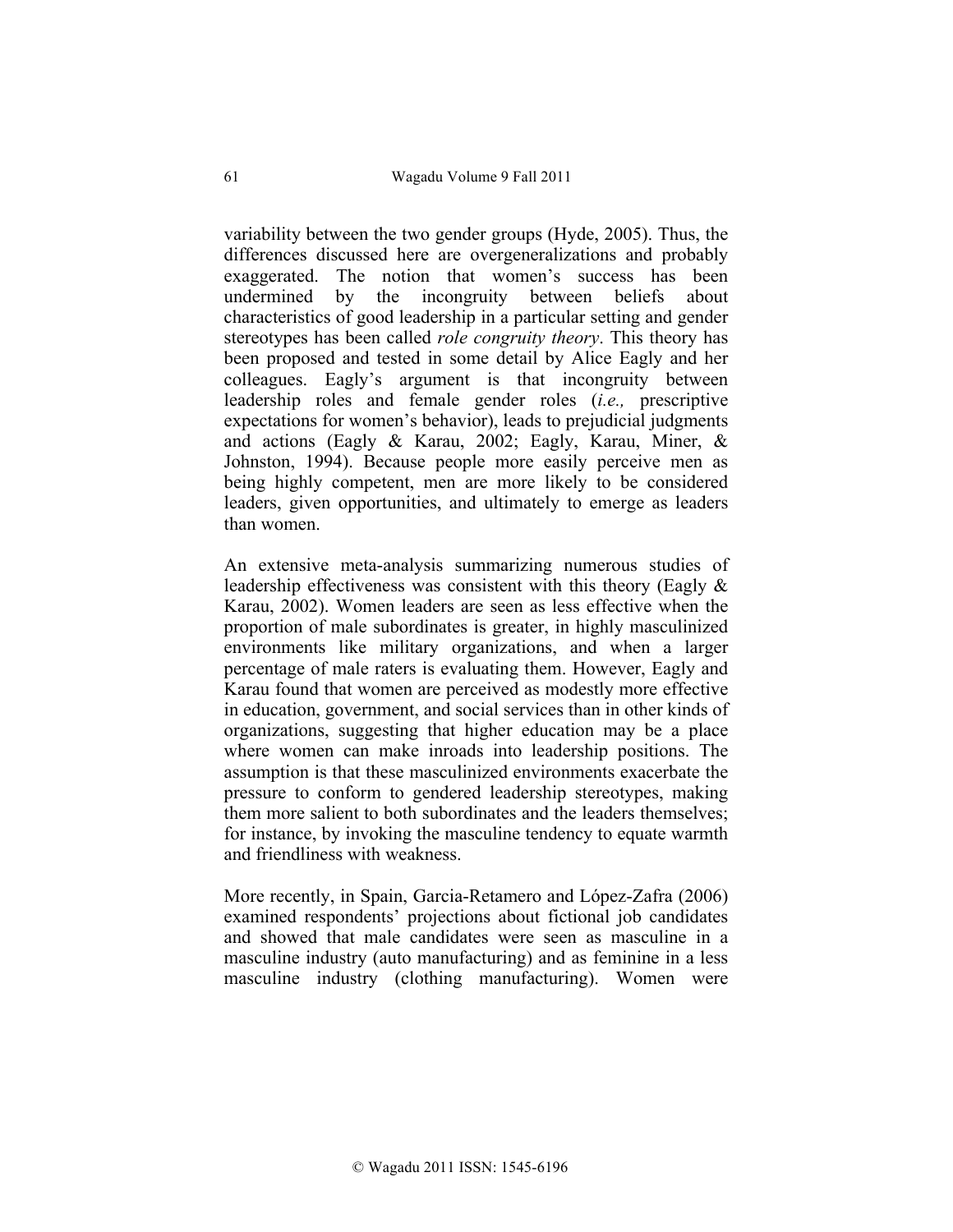perceived as masculine regardless of the industry, suggesting incongruity of feminine gender role and leadership role. When female candidates were predicted to succeed in a congruent industry, their success was attributed to their competencies, but in masculine contexts, women's success was attributed less to ability than was men's success. This is important because if women's success is seen as the result of chance, their performance does nothing to change views about whether women *can* be good leaders. Through a self-fulfilling prophecy mechanism, the notion that women are not competent leaders is reinforced and stereotypic notions are perpetuated.

Yet, not all studies support the role congruity theory. In a study presenting vignettes of leaders and followers, raters responding to female leaders with a masculine style said that the leader's subordinates were less satisfied. The opposite was true with responses to male leaders, *i.e.*, men using incongruent styles were perceived more positively (Embry, Padgett & Caldwell, 2008). Because of limited support for gender congruity in this study, the authors argue that what is considered truly masculine is being redefined and it is now more acceptable for women and men to behave in a gender-inconsistent manner and many managers use aspects of both masculine and feminine styles. In other words, stereotypes of what constitutes leadership *are* in transition, permitting more latitude for personal differences in leadership style rather than forcing gendered behavior.

Another study found that leaders were seen as more competent and efficient regardless of sex and were evaluated more favorably when they adopted feminine leadership styles, contrary to role congruity theory (Cuadrado, Morales, & Recio, 2008). This research hypothesized that women are evaluated less favorably when they use stereotypically masculine management styles, but actually found that *both* women and men were evaluated negatively with that style. The results were the same for both gender evaluators, and, hence, contradict role congruity theory. The context was a hospital, which may be important because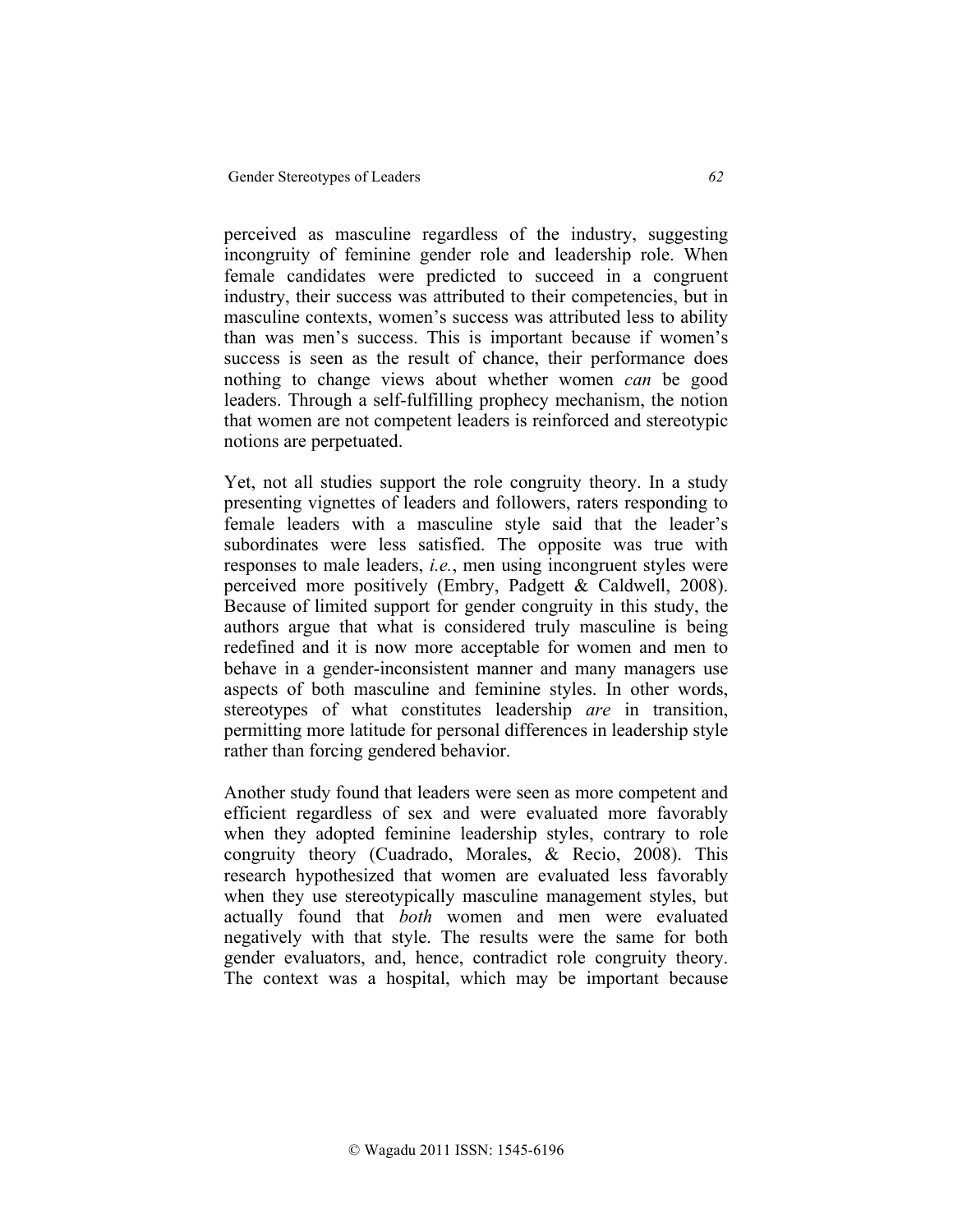change in leadership styles may be demanded by certain organizations. The authors argue for greater valuing of feminine or androgynous modes of leadership, pointing out that some women may feel compelled to adopt masculine styles and that may account for role congruity results, *i.e.*, women who use feminine styles are actually evaluated more positively. They conclude that organizations should train feminine leadership styles, especially if the organizations are masculinized. It appears that stereotypes are changing, at least in some settings.

One thing that is quite clear is that context matters. For instance, in an experimental study of group dynamics, Ritter and Yoder (2004) found that, when the task was masculine, men who were less dominant than women (by virtue of their college class standing) emerged as leaders and were often appointed by the dominant woman herself in mixed-sex dyads. In same-sex dyads, however, the dominant person always emerged as leader. Given that so much of higher education governance and administration occurs in committee settings, group dynamics are likely especially important for leadership emergence in educational institutions.

# *Higher education*

Very little research examines gender differences in leadership styles in any systematic way. One comparative study examined leadership styles of community college administrators and found slight gender differences, stereotypical in that respondents viewed male leadership as more directive and autocratic, and female leadership as more participatory and merit-based (Eddy & VanDerLinden, 2006). Other research is anecdotal and qualitative, but there is a consistent pattern indicating that stereotypes operate in higher education with consequences for women leaders, in terms of both their chosen leadership style and perceived effectiveness. Consistent with organizational psychology literature, historical changes and elements of the higher education context influence how gender affects leadership.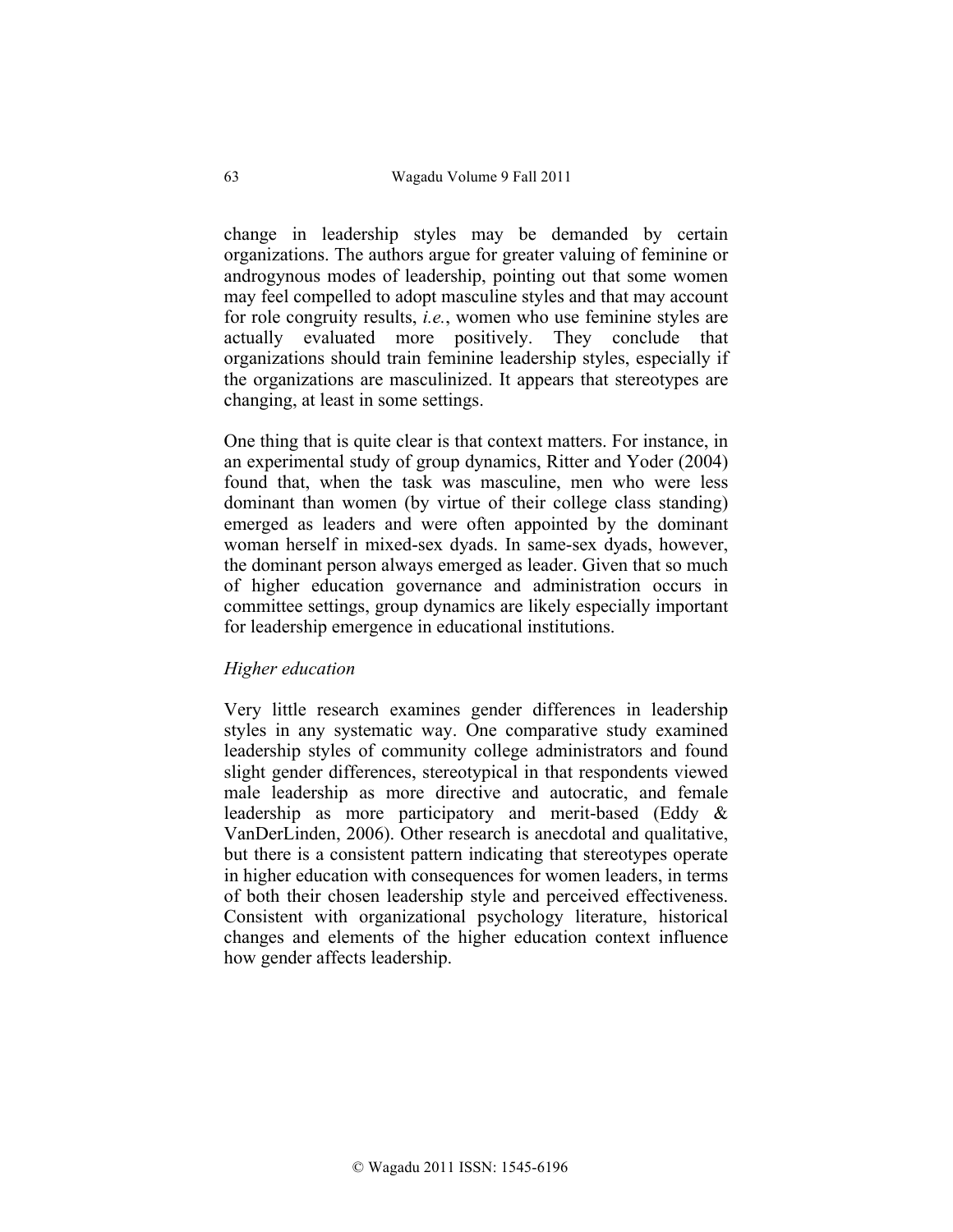*Historical context.* Historical patterns clearly have affected gender expectations in higher education leadership. The impact of historical context is illustrated by Astin and Leland's (1993) analysis of three recent generations of women leaders in academe and other social organizations, whom they name the *Predecessors*, the *Instigators*, and the *Inheritors*. The *Predecessors,* who came of age during the Depression and World War II, emphasized education and its value for achieving equality for women. They were "solo" leaders who often adopted male models of leadership. *Instigators* came of age during the 1960s and became leaders during the wave of feminism that followed the civil rights and antiwar movements. They focused on concerns about opportunity in education and other work settings and the inclusion of women in scholarly and curricular concerns. *Inheritors* are those who were ascending to leadership positions in the 1990s. They often recognize Instigators as role models and visionaries, but have extended their vision and values as they begin to articulate alternative modes of leadership.

While the research on gender stereotypes does not go back farther than the 1970s, it is assumed that stereotypes are not static and change with cultural transformation, as evidenced by shifts that have occurred in recent decades. These historical patterns, then, most likely reflect changes in the gendered expectations of leaders; gendered scripts play out differently in different historical contexts (Reynolds, 2003). A recent study looking at generational differences in women leaders in student affairs is illustrative (Kezar & Lester, 2008). Second-wave feminists who matured in the 1970s wanted to change their organizations. Third-wave feminists (the next generation) were content to work in existing cultures. The authors posit that differences in style and expectations create points of conflict between second- and thirdwave feminists as third-wavers attempt to redefine feminism. Among points of contention are unwillingness of the younger cohort to sacrifice family for career advancement and their focus on day-to-day change rather than revolution and on embracing mainstream organizations rather than trying to dismantle them.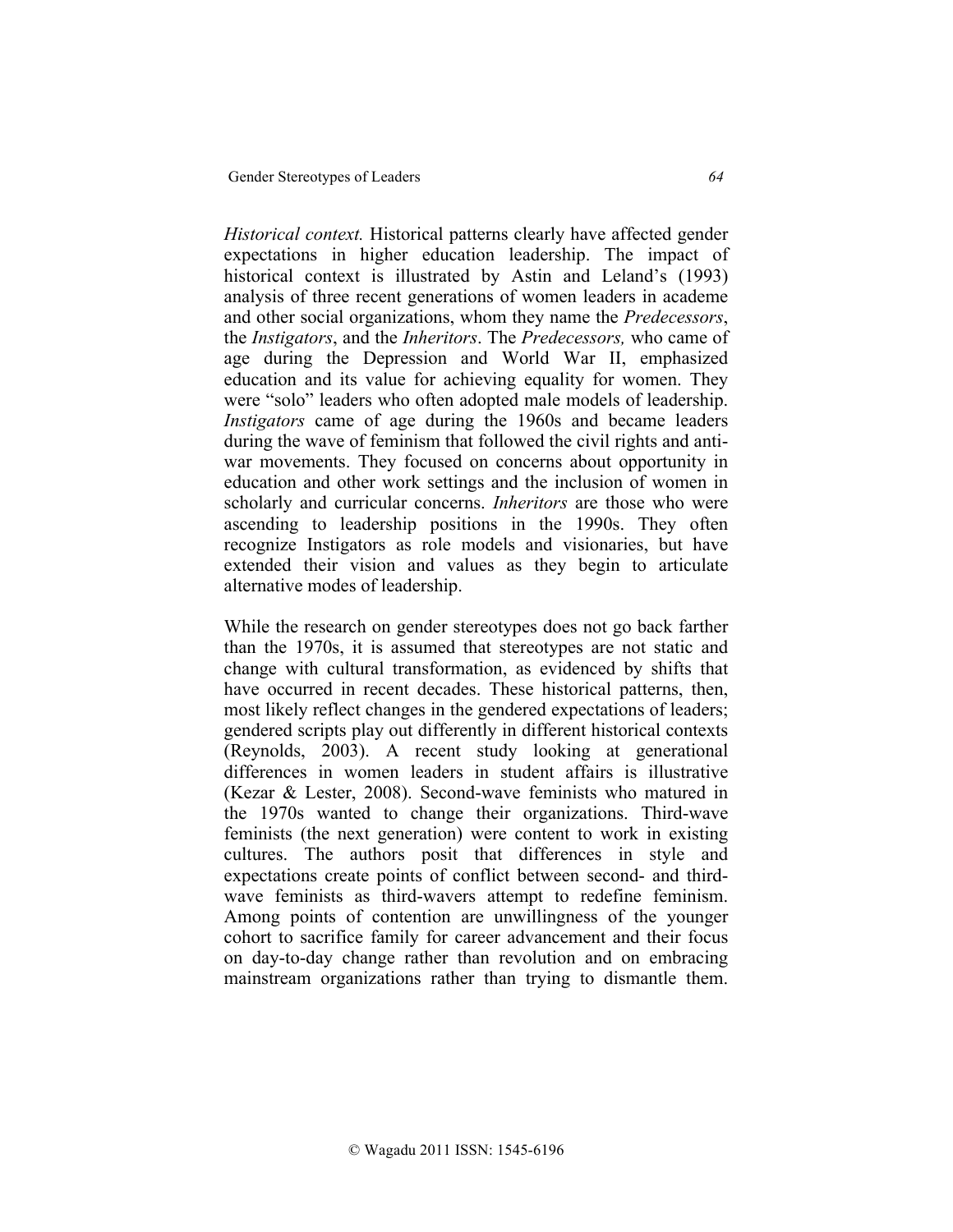Second-wavers feel the third-wavers may not be able to see needed change and subtle discrimination that persists on campuses. However, the article also provides some valuable ideas for potential common ground between the generations in regard to such matters as family friendly policies, opportunities in careers, campus climate for advancement, and dialogue about important leadership characteristics.

*Hierarchies and masculinized environments.* Hierarchies assume gendered constructs overtly and subtly (Acker, 1998). Hierarchies abound in education: colleges vary in prestige and reputation, administrative layers reflect stature, disciplines vary in status, tuition is equated with value, and faculty prominence is correlated with salary. Certainly women are in the minority in higher education and are in the smallest proportion in the most prestigious colleges or positions (Glazer-Raymo, 1999). A recent report showed that the salary gap of academic women is due largely to institution type because women are concentrated in public, master's level institutions with higher teaching loads and lower salaries (Umbach, 2008). Even at the level of boards of directors, women are underrepresented and are not assigned to the higher status committees such as audit, compensation, governance (Glazer-Raymo, 2008). Women of color are even less well represented at all administrative levels (June, 2008; Turner, 2008).

Some contend that hierarchical line management has replaced administration in colleges and attaining a majority will not increase the numbers of women in leadership roles without dramatic changes in the campus climate (White, 2003). In a study that examined leaders in the Australian "technical and further education" sector, restructuring was highly gendered, with evident marketization and managerialism. Women could move into middle management, but the culture was highly masculinized and bureaucratic, and this, the respondents reported, reduced their passion for their work (Blackmore & Sachs, 2003). This phenomenon appears to illustrate a form of reverse self-fulfilling prophecy: women find the leadership expectations in organizations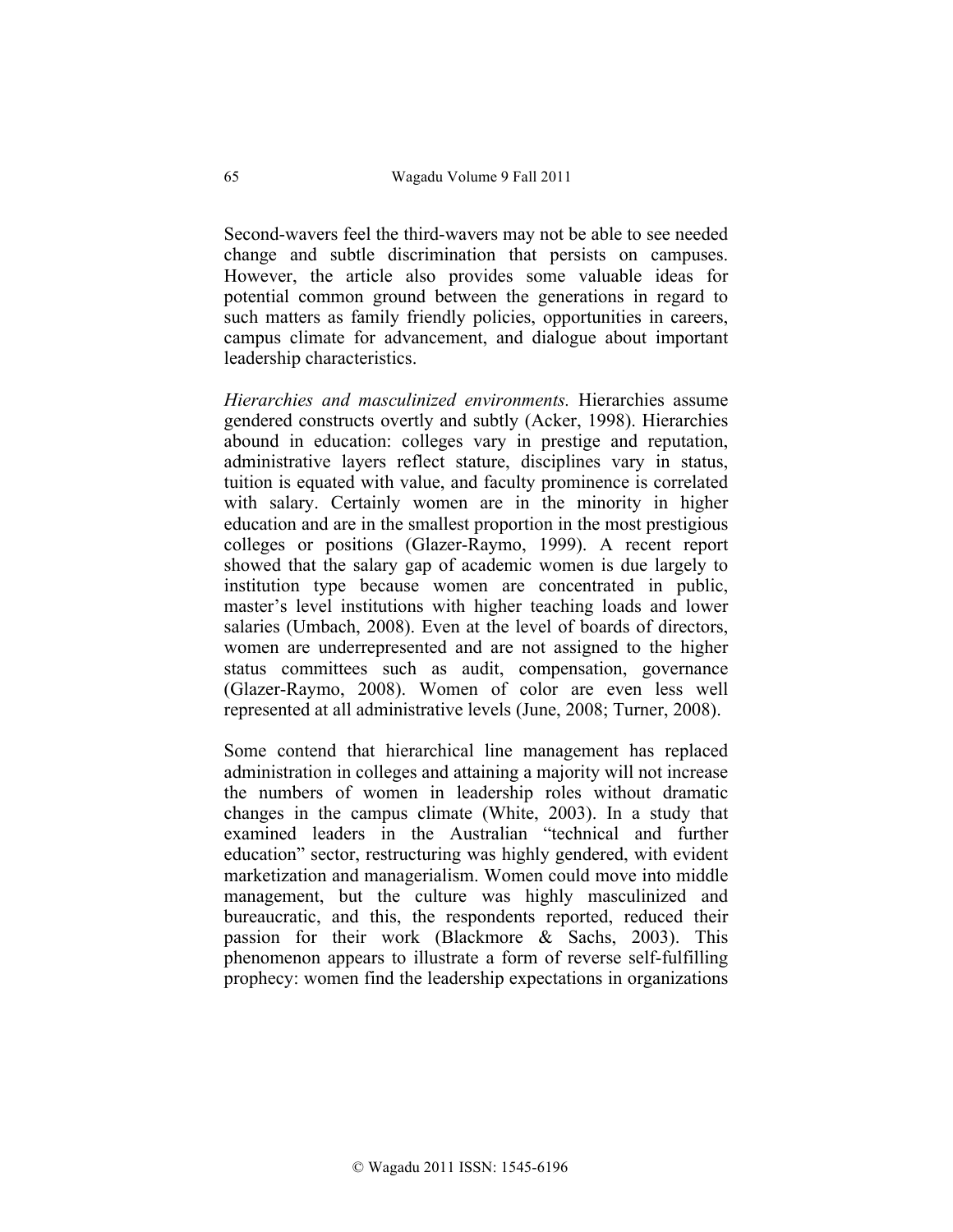less satisfying when the organizations become more masculinized and therefore are less motivated to take such positions.

Acker (1998) argues that even feminists who write on leadership have assumed that organizations are gender-neutral. Male dominance has been treated as too obvious to discuss, leading to failure to thoroughly analyze how deeply embedded gender constructs are in organizations. Yet gender is implicated fundamentally in maintaining the current social structure. Organization logic, work rules, labor contracts, managerial directives, job evaluations, and comparable worth analyses of gender-imbalanced jobs all rationalize organizational hierarchy. Gender stereotyping of leadership is likely another aspect of this unacknowledged masculine culture of work organizations.

Yoder (2001a) says leadership occurs in social contexts that vary in how congenial they are to women. Highly masculinized contexts are those in which men are the numerical majority; tasks are stereotypically masculine; the main goal is task completion; and hierarchy and coercive power are stressed. Leadership in masculinized contexts depends on status and autocratic, selfpromoting, competitive behavior, all of which are viewed negatively when engaged in by women (Eagly et al., 1994; Yoder, 2001a).

Former college president Rita Bornstein (Bornstein, 2008) points out that gendered expectations are greater when one is the first woman president of an institution, that is, at institutions that have been dominated by masculine values in the past. She quotes one president who says that first woman presidents must defy stereotypes and prove themselves. Masculinity may be more entrenched at certain types of institutions, such as universities with medical schools or division I athletics.

*Power, politics, and overcoming stereotypes.* Women administrators Kettle (1996) interviewed reported that the power structure was dominated "by what was described as a team, but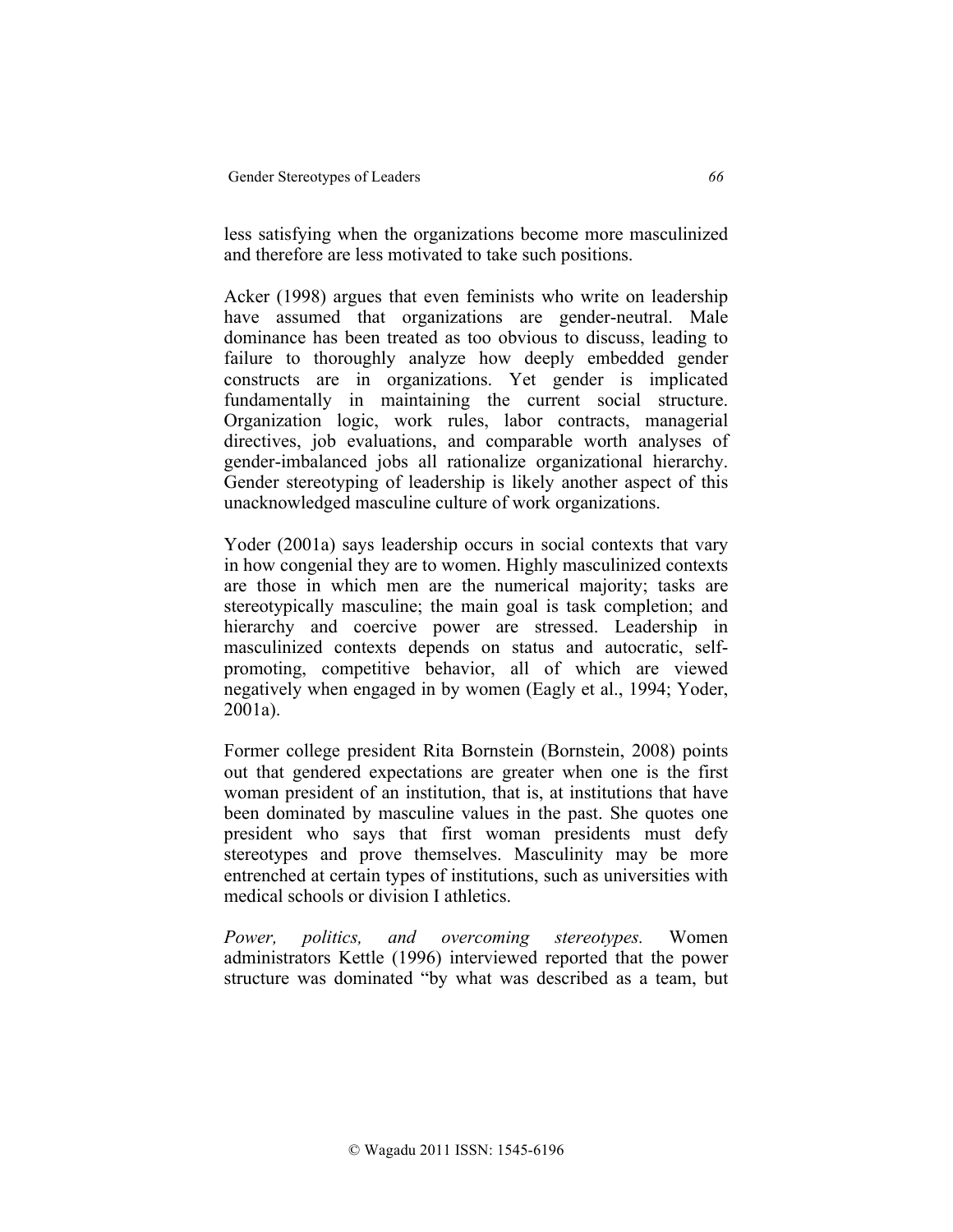was really a group of competing individual men" (p. 55). Amey and Twombly's (1993) discussion of women presidents at community colleges vividly illustrates a masculinized leadership context. Historical accounts of leaders in the community college arena focus on a few "great men" who have shaped the role of these colleges in higher education. These descriptions are often couched in terms that evoke frontier, pioneer, athletic, and military images. To the extent that leadership is masculinized, the leadership styles of women and ethnic minorities are seen as problems, rather than as offering diverse strengths, and this limits access to leadership positions.

The frequently noted political character of academe also illustrates its masculinized nature. In her book about her experience as Dean of Humanities, Annette Kolodny (1998) describes how she tried to model management based on cooperation, consultation, and team building and asked it of others who reported to her, but found that institutional culture forced her to become territorial and entrepreneurial in relation to other colleges in the university to compete for resources. Using psychological language, the congruity expectations were so powerful that Kolodny felt that alternatives were neither allowed nor effective.

Changes in higher education may exacerbate the impact of these factors. Glazer-Raymo (1999) notes that solving financial and political problems have become more prominent in the role of president. To the extent that these are seen as masculine strengths, the presidency is equated with males. Women college presidents note that they feel they must work harder to gain the confidence of the very Board of Trustees that hired them and less often are given a second chance after a failure than male presidents (Brown, Van Ummersen, & Sturnick, 2001). Women of color are especially *un*likely to be given second chances (Valverde, 2003). A recent notion about women in businesses, the *glass cliff*, described in an archival study by Haslam and Ryan (2008), makes this observation even more frightening. The glass cliff metaphor illustrates the observation that women are overrepresented in precarious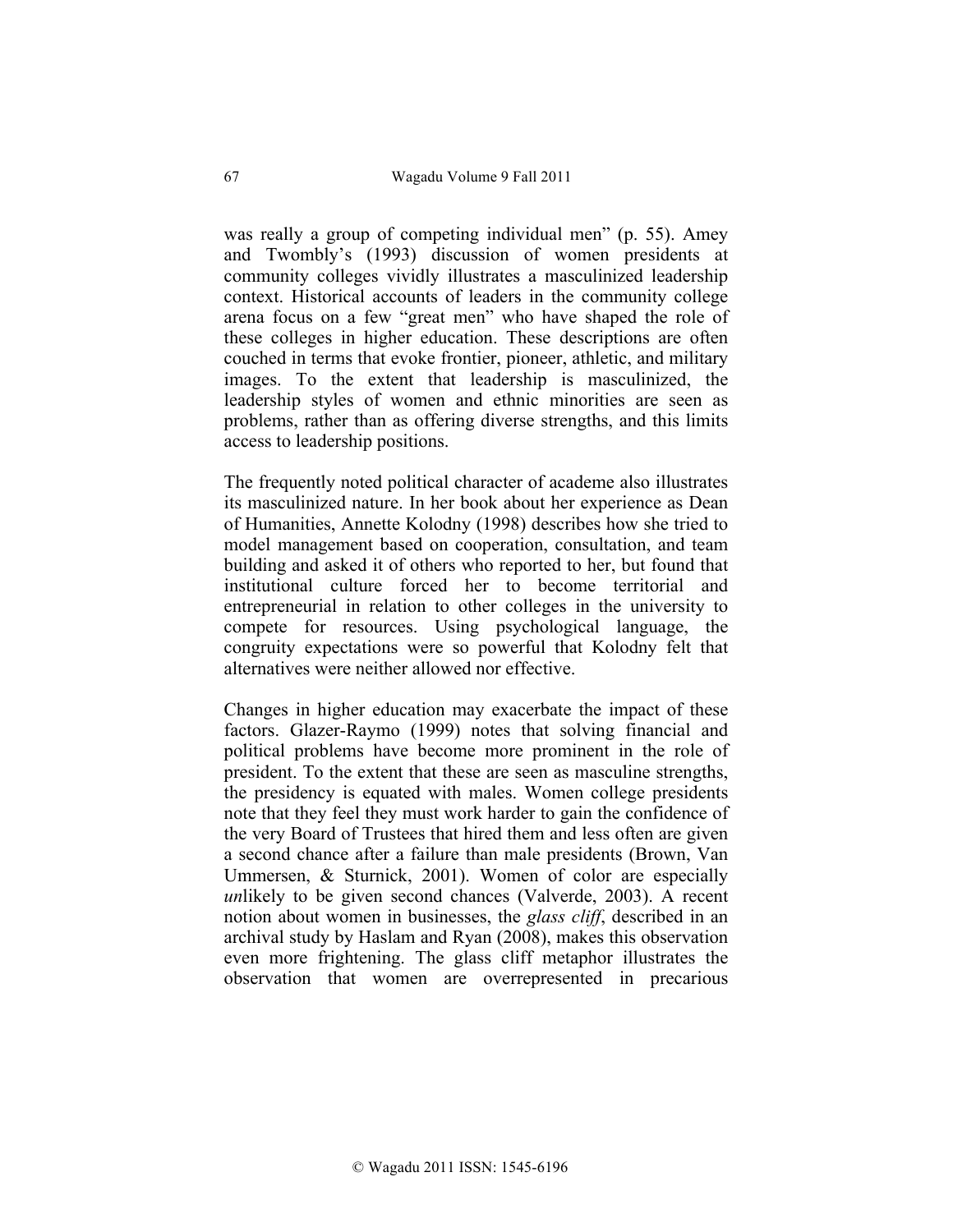leadership positions. Women are more likely than men to be appointed to positions with great risk of failure and criticism because they involve the management of units in crisis. When organizations' performance is declining, women are seen as better suited as leaders than men. The stereotype of women as communal leaders is evoked, perhaps because women will be better at dealing with pain sensitively. The glass cliff effect is, in part, due to beliefs that women have distinctive abilities because traits such as understanding, intuition, and tact are seen as valuable for organizations in crisis. While this is an affirmation of women's ability, on one hand, it puts women at risk for failure and implies they are less valuable or even expendable; on the other hand, the glass cliff may provide opportunities for women that are otherwise not available. Women may get jobs men do not want, but the phenomenon also offers women's best opportunity to break into management and demonstrate these abilities. Stereotypes operate at these highest levels of management; women must prove they can be both agentic and competent, countering the stereotypes.

Acknowledging the interplay among differences in perspectives based on gender, culture, ethnicity, and other dimensions is essential. To the extent that ethnic stereotypes promote status differences in social roles, similar dynamics surely impact members of non-white ethnic groups and interact with gender in complicated ways (Ridgeway, 2001). Some people who write about higher education administration feel that race stereotypes overpower gender expectations in treatment from others (Moultrie  $\&$  de le Rey, 2003). Others argue that gender is more salient (Turner, 2008; Warner, 1994). Still others say the point is moot (Valverde, 2003), because ethnic and gender stereotypes are inextricably intertwined and effects of each cannot be isolated (Moses, 1997).

Certainly, though, women of color have to deal with both sexist and racist stereotypes of leaders and the effects of related discrimination. The representation of women of color decreases at level of full professor and senior administrator compared to lower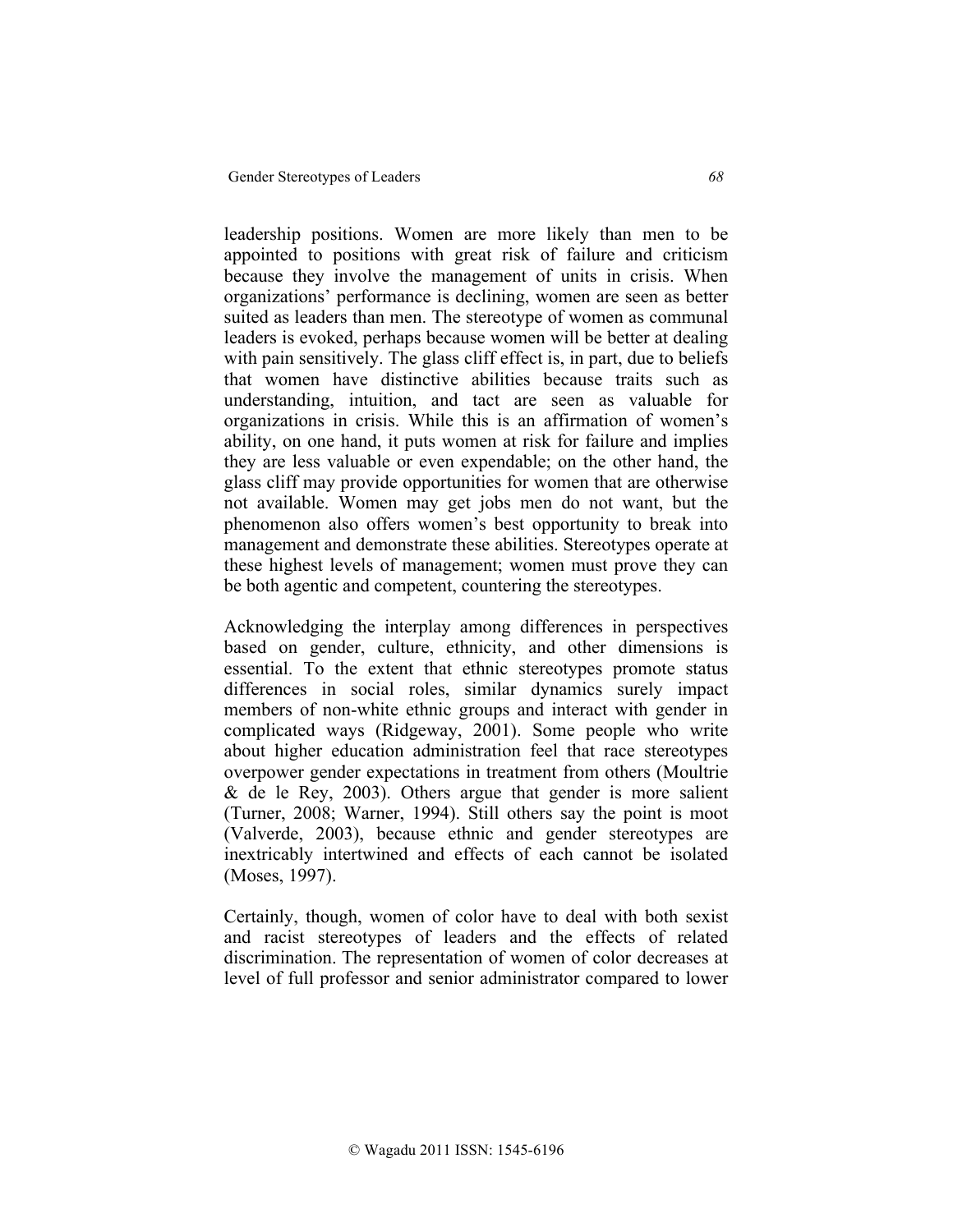ranks and definitions of competence that eliminate diverse candidates occur in hiring of both faculty and administrators (Turner, 2008). Even when hired, minority women have fewer opportunities for professional socialization. Because marginality is multiplied by various statuses in different context, women of color say it is difficult to tell if race or gender is operating often.

Turner (2008) describes some of accounts of the interplay of gender and ethnicity or cultural differences that present challenges from racial and ethnic stereotyping, gender bias and cultural differences, and resultant feelings of dissonance in workplace. For instance, Latina administrators discuss functioning in two distinct sociocultural environments; Native American leaders say tribal college leadership is inseparable from their culture; and Asian American women are stereotyped as not engaging in leadership behaviors like displays of power, authority and fortitude. Common themes, though, among diverse groups are the challenge of their authority by both colleagues and students; underemployment and overuse by departments; policies that make balancing family, community and career needs difficult; and excessive expectation that they must serve as role models for the profession on both gender and ethnicity; as well as their own desire to be active in their racial or ethnic communities. Bornstein (2008) echoes these themes from interviews with college presidents: Women of color face both gender and race-normed expectations and often need to work hard to overcome them. For example, African American college presidents report needing to take more time to talk with people about projects to make sure they are not interpreted through the lens of stereotypes.

How can women counteract the impact of stereotyping? First of all, educating people does help. Studies of outcomes from women's studies courses frequently document attitudinal change (Bryant, 2003; Katz, Swindell, & Farrow, 2004; Stake, 2007; Stake & Rose, 1994). In a study of graduate students in a cultural diversity course, a content analysis of journal entries showed that students became more aware of effects of gender stereotyping,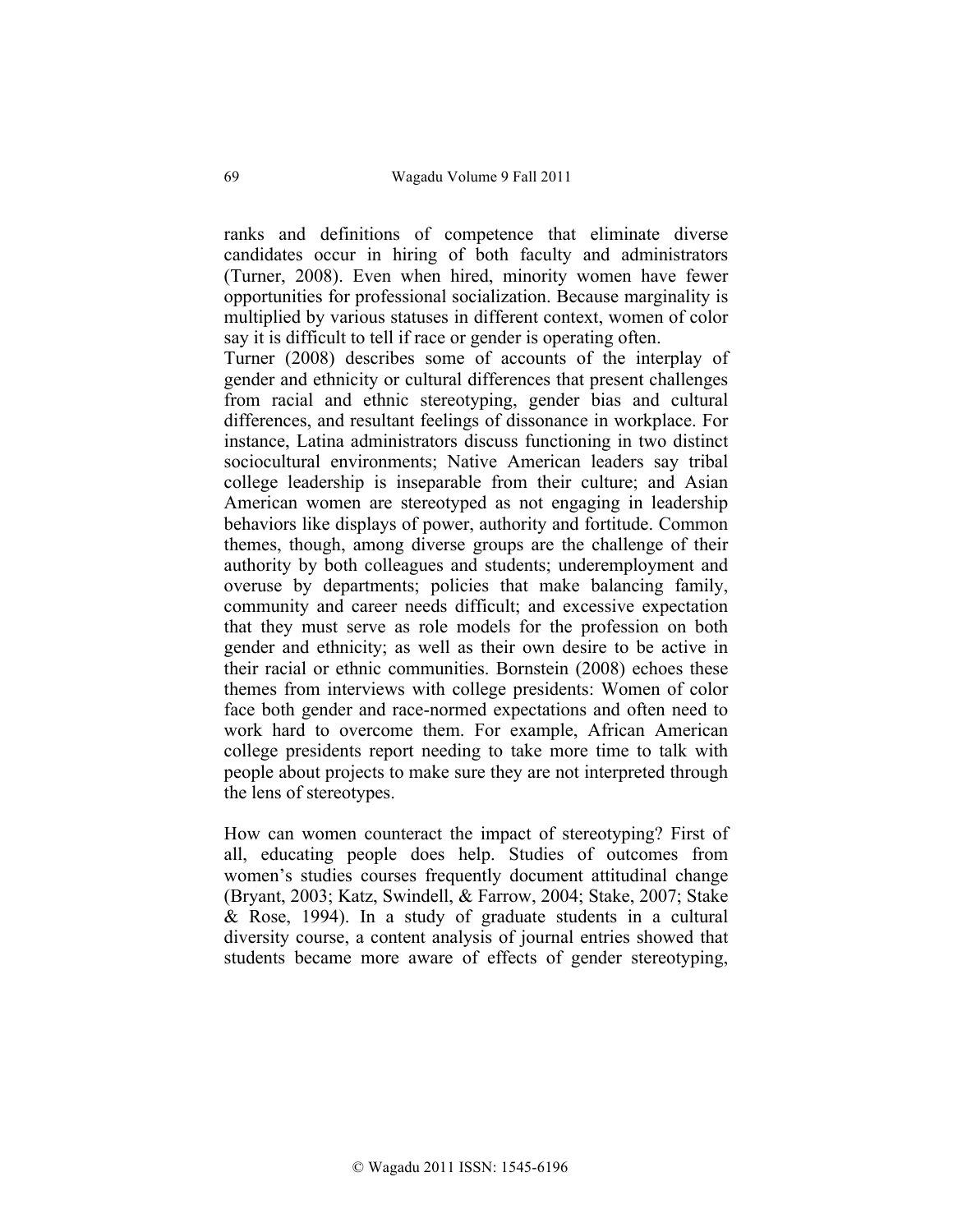gender discrimination, and power differences (Andrews & Ridenour, 2006).

In a study of graduates of an education leadership program who were K-12 principals or assistant principals, students said they graduated with preferences for leadership style. The authors attributed the program's success to helping participants resist socialization and gain strong self-knowledge. These characteristics associated with feminine style were cited by these leaders as reasons for their success as principals or assistant principals (Williamson & Hudson, 2001).

Hogue and Lord (2007) developed a complex model on how to change women's leadership opportunities, saying that multiple solutions at individual, group, and organizational levels are required to change how people respond to female leaders. Briefly, it recommends that organizations need to encourage a culture of fairness; allow time for emergent processes; combine cultural and individual change strategies; provide experiences that develop leadership self-schema of women; offer multi-level increased opportunities for women especially in times of organizational change; and intervene to directly impact self-schema to become leaders. All of these actions can be seen as counteracting the effects of stereotypes on organizations and the individual leaders and subordinates within them.

# *Leadership values or valuing leadership*

As someone who has tried to fashion leadership based on feminist values, I conclude with how my own leadership style has been affected by these values (Madden, 2002, 2005). I believe that most women leaders can tell anecdotes about how stereotypes have affected them and how they have worked to overcome gendered expectations as they grew into leadership positions. Speaking about college presidents, Bornstein (2008) describes the double bind identified by social psychology literature described previously in this paper: "When [women presidents] exhibit a caring,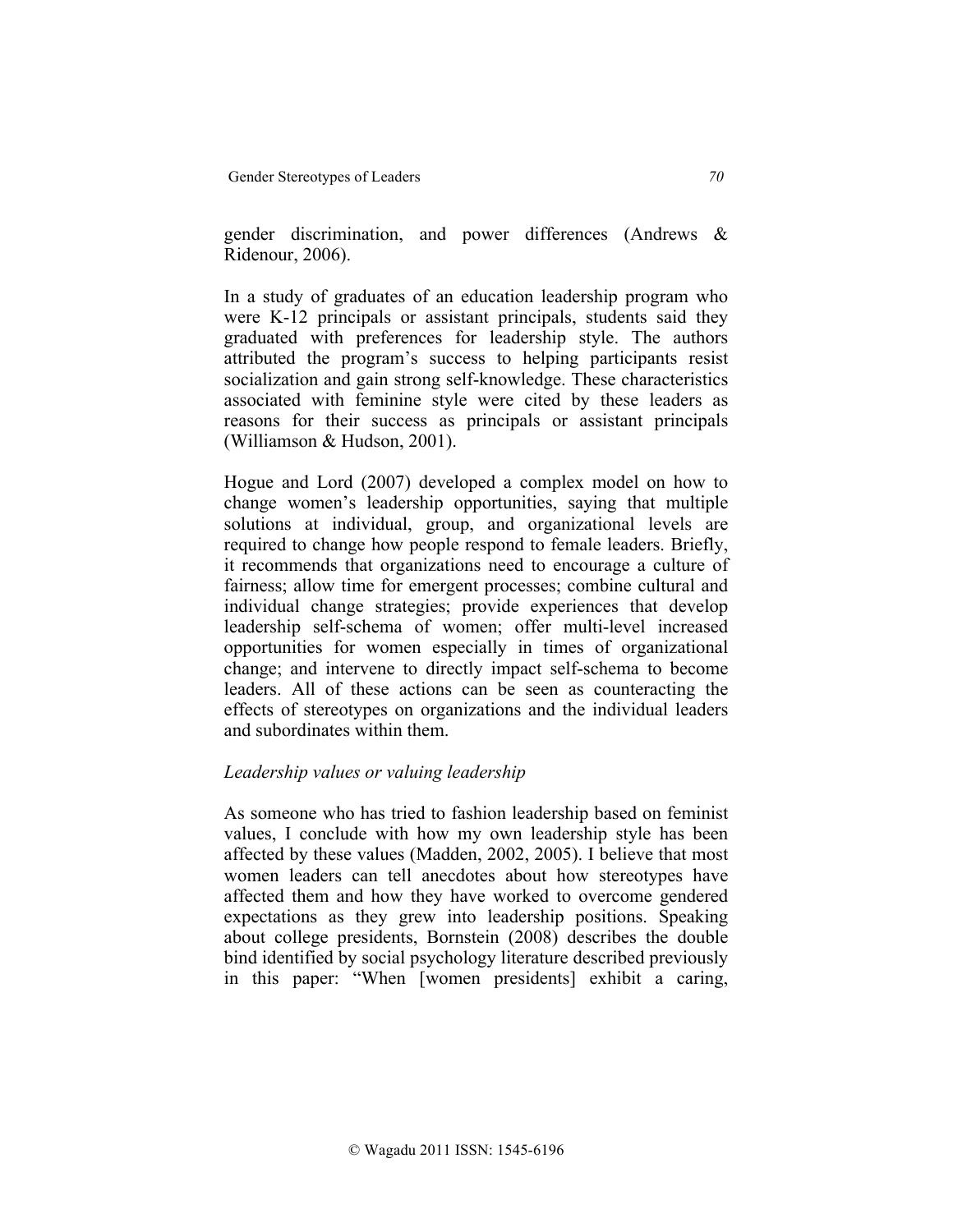consultative style, they are called weak and indecisive; when they adopt traditional authoritarian and directive behaviors, they are criticized for being too heavy-handed (p.172)."

Whether explicitly feminist or not, women who become leaders have behaved so as to acquire their positions. Whether motivated by social activism or not, women's presence in leadership positions counteracts stereotypes to some extent. I suspect that one of the differences between feminist leaders and others, however, is that the desire and strategic planning to counteract gendered expectations is explicit and intentional.

In general, my advice to women who ask about overcoming stereotypes is: don't let the stereotypes define you and don't let others define your situation. Define your leadership style for yourself. Recognize stereotypes and discrimination and counteract them when they arise, but gain hope in the evidence that stereotypes do change over time and that one individual can alter the environment in which she works. In an article for community college presidents, DiCroce (1995) makes a similar "call to action," arguing that women presidents need to use the power of their positions to break down institutional gender stereotypes.

Explicating one's leadership style clearly is important because it may help others redefine what constitutes leadership. This is the most direct way to counteract gender stereotypes. Almost every biographical or case study of women leaders in the academy focuses on this. Bauer argues that feminist leaders are successful because of their values, not in spite of them (Bauer, 2009; DiCroce, 1995). McDade and colleagues (McDade, King, Chuang, Morahan, Nooks, & Sloma-Williams, 2008) surveyed fellows of an Executive Leadership in Academic Medicine program, developing a framework for women leaders on these themes: "Leadership as activities, relationship to followers, envisioning and strategy, traits, communication, influence, and transformation (p. 75)." However, in addition to defining leadership in our own terms, we need to articulate our intent when it appears that perceptions of leadership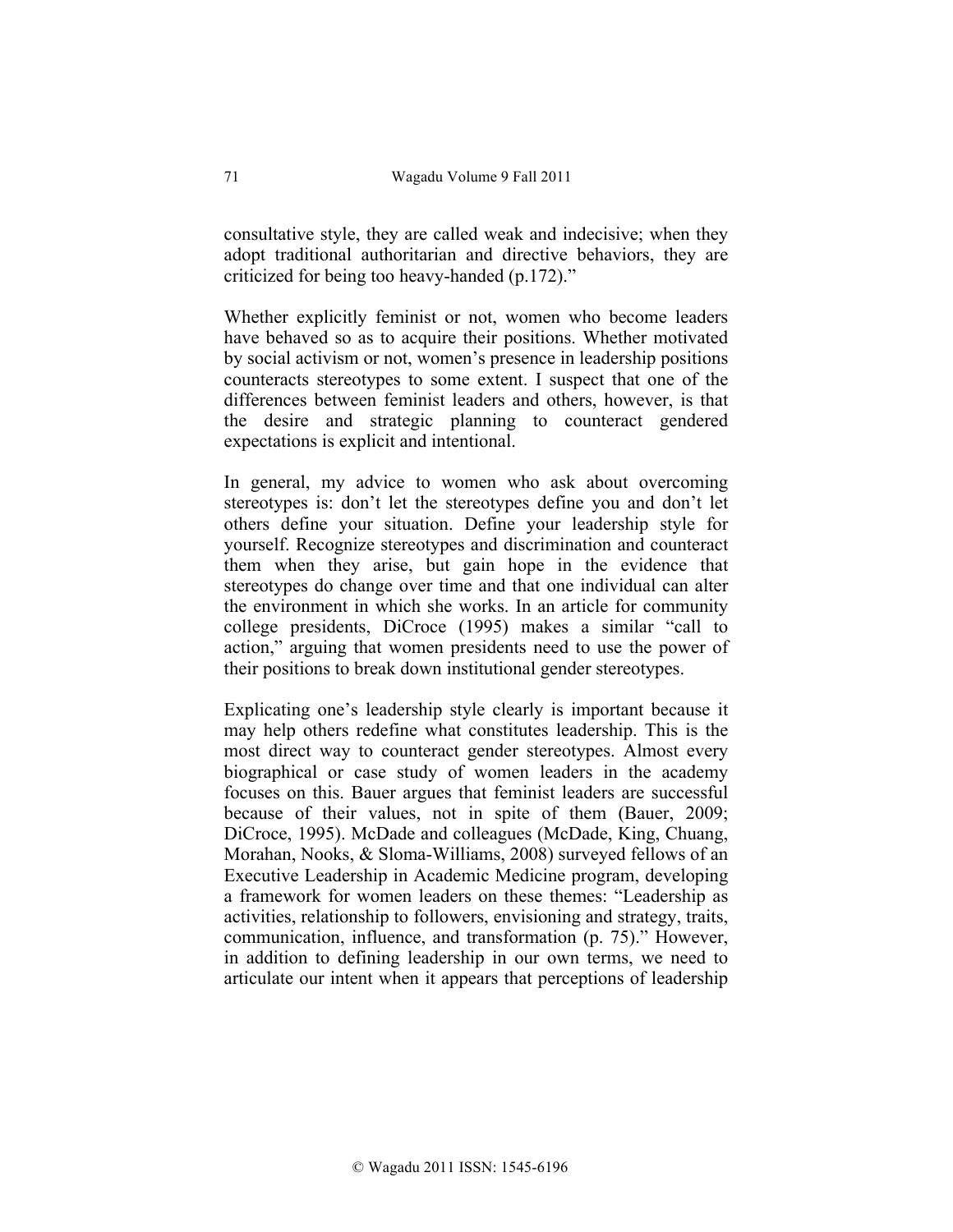are working against us. This requires the need for sensitivity to institutional political dynamics and focus on structural change. It may also require confronting and addressing how gendered values influence what constitutes leadership and directly addressing the perception of collaborative leadership as weak.

*Commitment to empowerment and promoting equity.* Women administrators are ambivalent about the perceived need to play power games in order to advance before being able to change the rules of the game, finding it difficult to succeed while articulating a critique of male management models (Johnson, 1993; Kolodny, 1998). They are often deeply ambivalent about power, feeling pleasure at its influence, but fearful of it because it can play into masculine definitions of leaderships (Blackmore, 1999). One way of resolving this dilemma is to be clear that power can be defined as the ability to influence *outcomes*, rather than the ability to influence *people*. Instead of a "fixed boundary" view of power, the view is one of "expanding the pie" of energy to influence (Valverde, 2003, p. 105). DiCroce articulates this as "Penetrate the institution's power structure and redefine its sense of power (1995, p. 85)."

Nontenured faculty are one group which lacks power in the organizational hierarchy of faculty at most colleges and universities. Twice in my career, groups of primarily nontenured women have formed the backbone of efforts to convert interdisciplinary programs in women's and gender studies to major degree programs. In each case, I saw resolute strength emerge when faculty were reminded that, while they may feel relatively powerless as individuals in their departments – recognizing the vulnerability in tenure decisions is very real  $-$  as a group they could have a strong voice.

Almost every interview with women administrators mentions something about assuring equity and equal treatment. For example, biographies of three women of color, who were the first Mexican American, Native American, and Asian American presidents of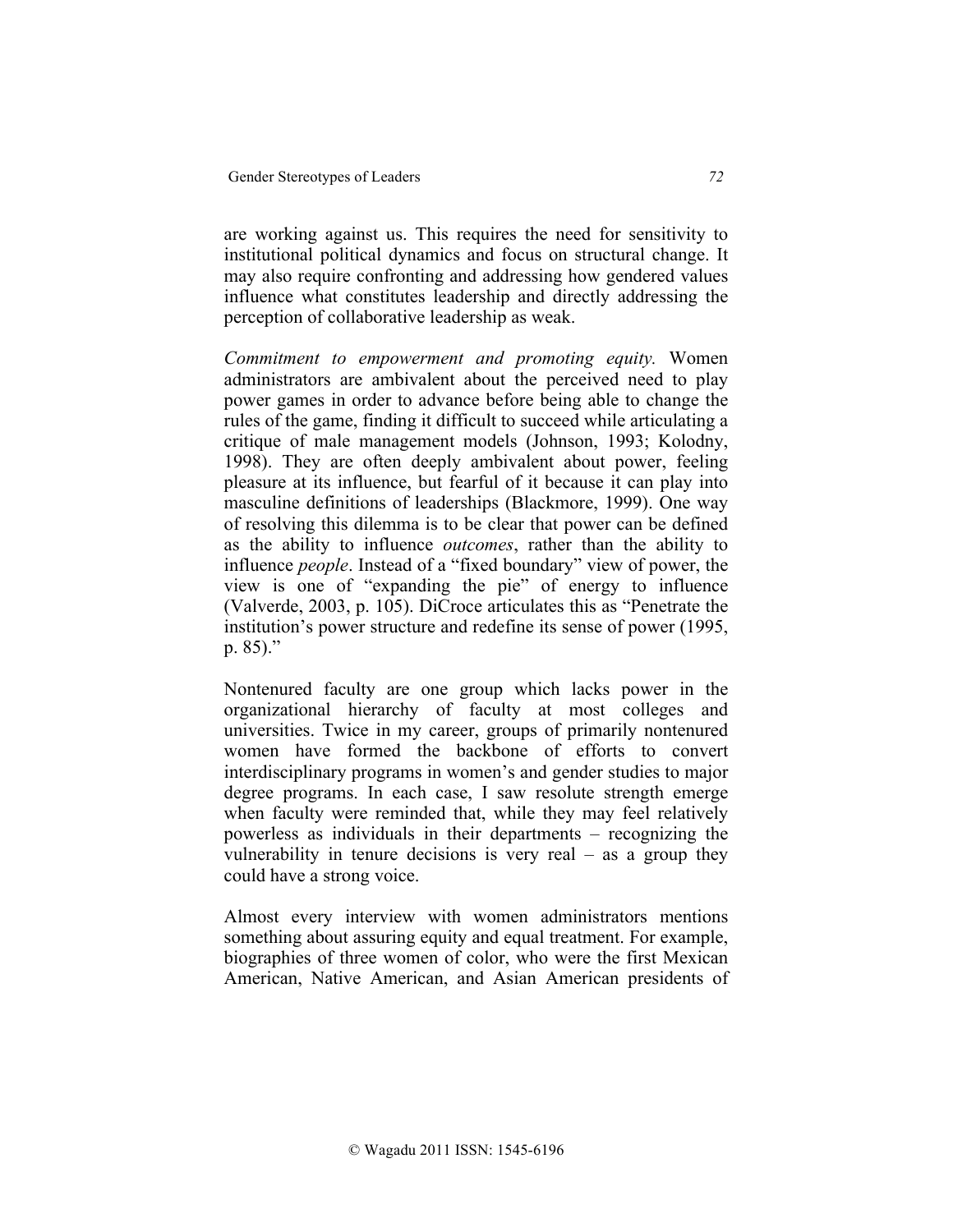their respective institutions, talks similarly about adherence to core values of the institution and of treatment of people (Turner, 2007). Bauer (2009) also discusses three deans who all say that introducing diversity and equity in workplace environments has been important to them.

DiCroce (1995) is explicit in her charge to women presidents that they should "Use power of office to alter gender-related institutional policy (p.86)" and ensure their colleges have strong policies on sexual assault, harassment and "raise collegial consciousness and initiate collegial dialogue on gender and related issues (p. 86)."

I have had the opportunity to promote equity regarding many issues during my administrative career. One example is the parental leave policy at my current institution. Because teaching faculty members operate under different contractual expectations for annual calendar and sick leave than full-time professional staff members, their needs in terms of parental leave are different. That is, full-time professional staff members were entitled to use sick and vacation pay to cover the federally mandated parental leave and could simply leave their jobs at the time of a birth or adoption and continued to be paid. However, because teaching faculty are teaching during a set timeframe, the semester, they could not simply leave whenever the need arose. Faculty members told stories of grading papers in their hospital beds and returning to classes a week after delivering a baby. This is an equity issue: teaching faculty members did not have the same opportunity as staff members to arrange parental leave that was suitable for their own situations. Thus, we developed a policy that allows faculty members to have the same level of leave as other staff members, while also avoiding having to interrupt classes mid-semester.

In daily activities, using the justice and equity lens to evaluate decisions is sometimes obvious. For instance, there is empirical evidence that women and people of color are treated differently in student teaching evaluations and it is imperative to look for the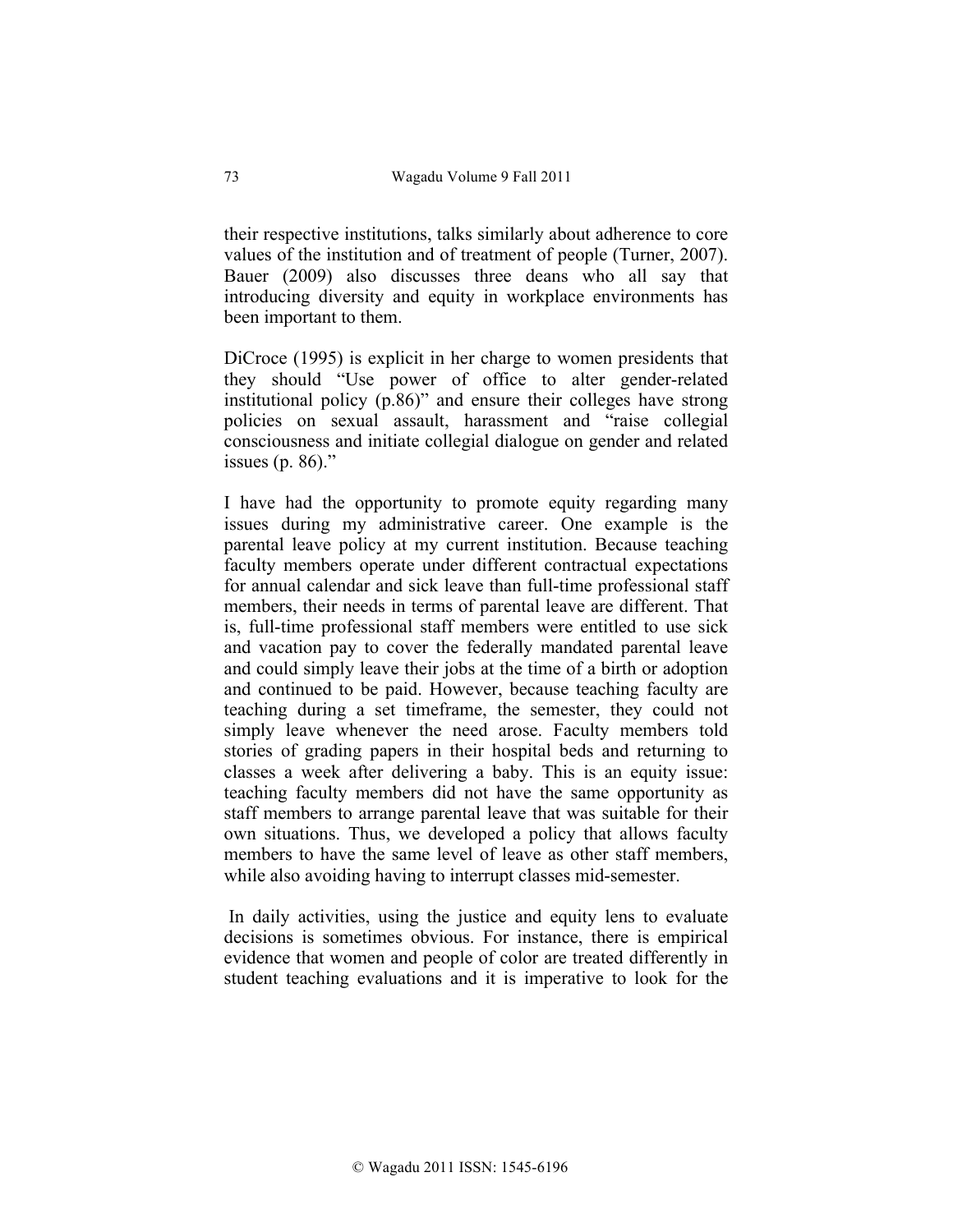kinds of code words that mask gender or ethnic biases. I myself experienced this as a young faculty member. Social psychology, my major specialization, includes a section on discrimination. Early literature focused on racial discrimination, but in the 1980s the literature on gender discrimination grew and I decided to use gender frequently to illustrate the principles that relate to discrimination. I was stunned when a faculty member in the business program, which had a lot of students who took the course, asked me if I'd changed the syllabus because his students said "all you talked about in the course this semester was gender." Yet, I had changed the focus of examples in only a few lectures. Students apparently perceived that I discussed gender much more frequently than I really had, I assume because I am female. Having had that experience, I know I'm more sensitive to these kinds of comments in the student evaluations that I read and I make sure that others involved in the faculty evaluation process interpret them appropriately.

Using an equity lens is also helpful and can bring clarity in situations where there are legitimate, but opposing, arguments to support alternative courses of action. Sometimes the determining factor may be whether a particular decision will promote these values in the long run.

Women leaders often express an explicit commitment to changing cultures, either by transforming societal notions of leadership (Blackmore, 1999; Bryans & Mavin, 2003; Dillard, 2003; Marshall, 2003; Moultrie & de la Rey, 2003; Nidiffer, 2001; Regan & Brooks, 1995; Valverde, 2003); or by transforming the culture of one's' own organization by confronting masculinist styles directly (Astin & Astin, 2000; Valverde, 2003; Vaughn & Everett, 1993; White, 2003; Yoder, 2001b). While not always explicitly stated, when women leaders talk about changing the cultures of their organizations, they often imply that they are attempting to counteract and, ultimately, alter stereotypic expectations of leadership related to their gender and other social identity characteristics. Sometimes, also, this theme is couched in an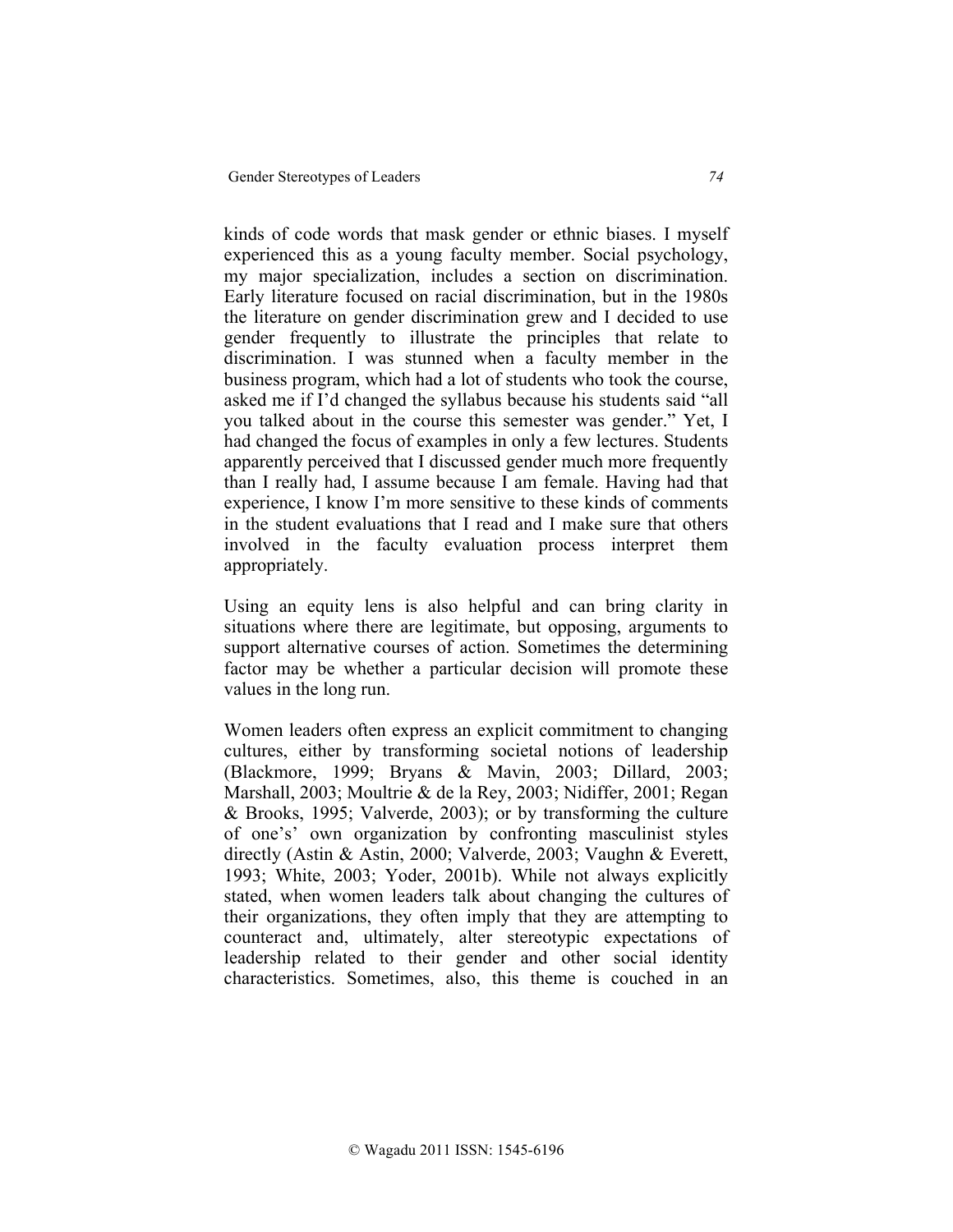obligation to give back to the community and mentor others, as African American administrators frequently mention (*e.g*., Miller & Vaughn, 1997). Furthermore, social values go beyond focusing only on women to explicitly include work against racism, violence, and heterosexism (Strachan, 1999).

DiCroce (1995) is explicit in her charge to presidents to "Become an active player for public policy development and debate beyond the college level (p. 86)." On the policy level, the opportunity for changing organizational culture is profound, given the resistance to policy changes at academic institutions, once a change is made it is likely to be sustained for some time. For the same reason, transformation often takes a long time to accomplish, and sometimes I gain the strength to persist through roadblocks, bottle necks, and hurdles by reminding myself to take the long view, keeping the "eyes on the prize." The most significant policy changes that I've been involved in as faculty member and administrator have required this view, along with strategic thinking and collaboration.

Bornstein (2008) offers tips for presidents who, she argues, should be aiming to redefine leadership for  $21<sup>st</sup>$  century organizations in ways that are, in fact, a good fit for culture of the academy. However, she says, a new president may need to fit in first and then gradually change the culture to suit her own style. By embracing relational attributes of feminine stereotypes, leadership can be seen as building bonds with external and internal constituent. Acknowledging that the dualism posed by straddling two cultures experienced by women of color is an issue, Turner argues that social and cultural interconnections are key to success. Concealing one's "real" identity to fit in with campus culture may be necessary at first, despite the desire to acknowledge who one is and how that affects work. Breaking through barriers, then, allows women to challenge assumptions that created barriers and discomfort in workplace**.**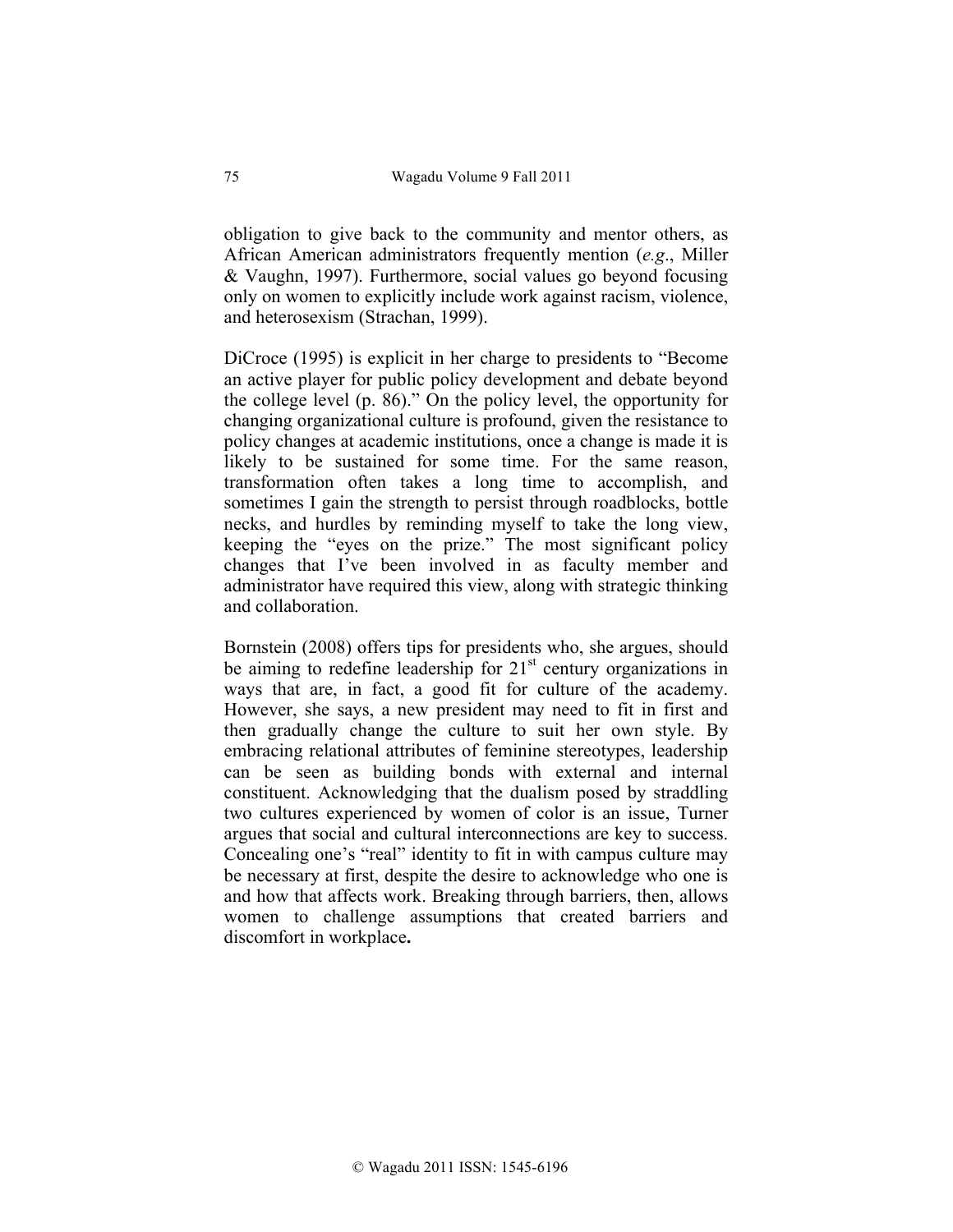*Collaboration and consensus-building.* Bauer's three deans describe collaborative and consensus-building styles of leadership and the difficulty of reconciling hierarchical environments with egalitarian feminist values (Bauer, 2009). Women administrators interviewed by Baker (1996) emphasized their interdependence with followers. The skills they relied upon involved empowering, team building, and facilitation, along with problem solving and risk taking. Arguing from the viewpoint of relational psychology, Bensimon (1993) says that women leaders define their identity in terms of relations, view themselves as interdependent, and perceive the world as made up of physically and socially embodied entities that are continuous and governed by needs other than control. Bornstein (2008) suggests that women presidents redefine roles to use their focus on relationships authentically. For example, women sometimes express discomfort with fundraising, but it can be viewed as building relationships to increase resources. Given that presidents are judged by successful capital campaigns and new facilities more than by academic initiatives, this is important for perceived competence.

This self-identity as a communal leader raises the interesting question of whether women have internalized communal leadership values or simply conform to the communal expectation because they have discovered that they are more successful when they do. Certainly we know that stereotypes can be internalized and are more likely to be so in certain situations (Bennett  $\&$ Gaines, 2010; Thomas et al., 2004), but none of this research specifically concerns leadership. Thus, the psychological literature does not answer the question as to whether internalization of leadership values has occurred because gendered styles have been successful. Perhaps the distinction is so subtle that the question is unanswerable. I suspect that there are great individual differences and that individuals themselves may vary at different points in their lives in how much their behavior is motivated by situational successes rather than intrinsic values. Maybe motivation does not matter if the outcome is the same, but that is a philosophical question beyond the scope of this paper.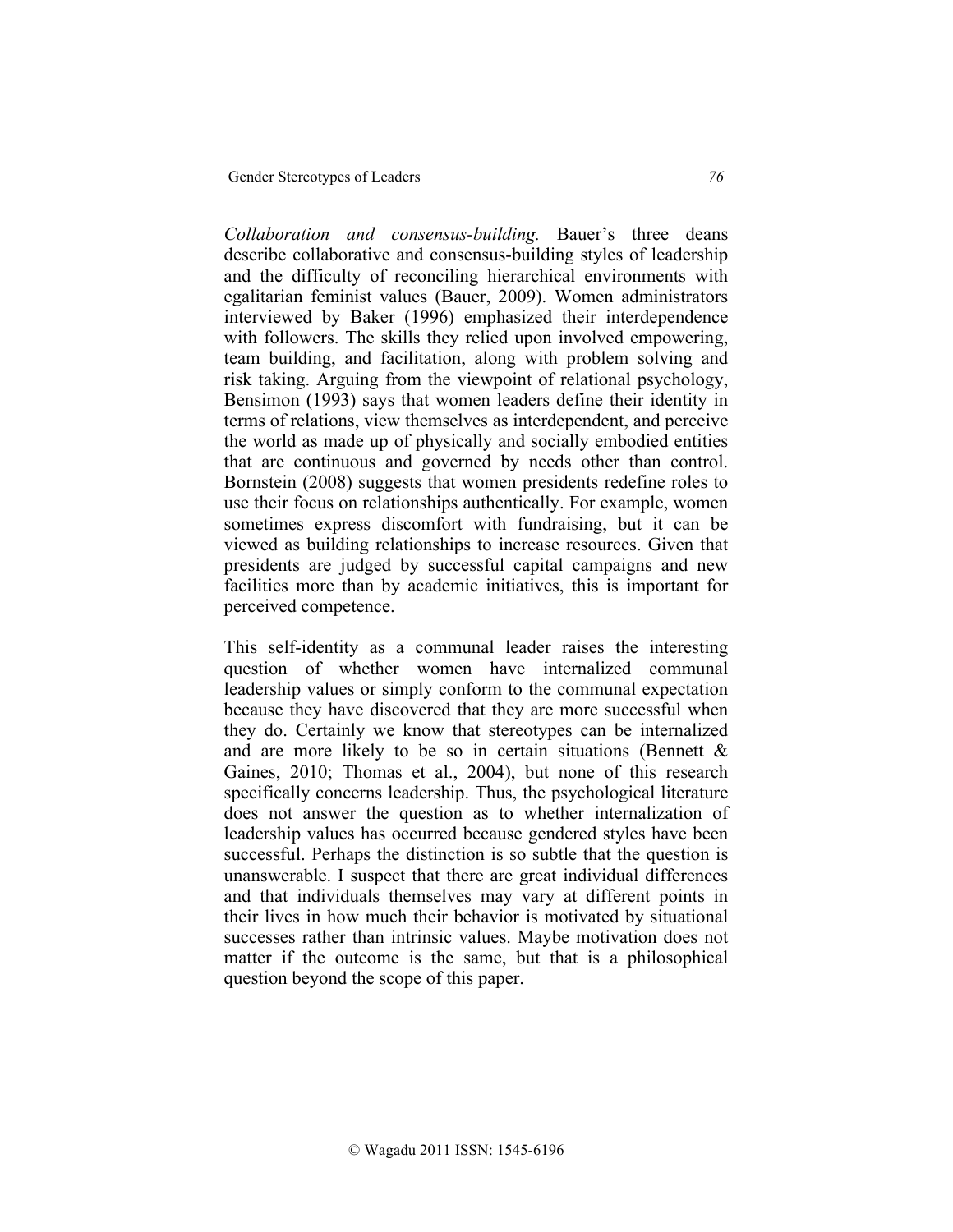Beyond personal inclination, higher education may benefit from relational leadership. Bornstein (2008) posits that higher education organizations are less bureaucratic and more egalitarian than businesses, and therefore can serve as a model of collaborative decision making, and inclusiveness. New organizational systems require new leadership styles. If women are more likely to take adaptive and situational approaches to leadership, as some literature suggests, this is beneficial to organizations. The ideal leader is able to use different styles in different situation.

One of the ways I have found to approach institutional culture is by drawing on a well established aspect of the academic culture, shared governance. I have argued elsewhere that traditional notions of shared governance are consistent with and complement feminist values, particularly the focus on collaboration (Madden, 1997). Shared governance does, in fact, require a great deal of discussion and cooperation and when it operates effectively it is truly collaboration among faculty and between faculty members and administration. The colleges at which I have worked have all explicitly valued shared governance which was a consideration in my job decision. While the success of shared governance has varied with institutional circumstances and changes of leadership among both faculty and administration, I have found it useful to evoke the values of shared governance as a way to articulate feminist values in a manner understood within the academic culture.

At the other end of the authority spectrum from presidents, women who lack power must also rely on collaboration to influence academia. Collaboration appears to be even more important for members of underrepresented groups (Chrisler, Herr, & Murstein, 1998; Price & Priest, 1996). African American women writing about academe unanimously mention the importance of forming coalitions, networking, finding supportive communities, and seeking support from other members of their ethnic group and sympathetic people from other groups. With the appreciation of the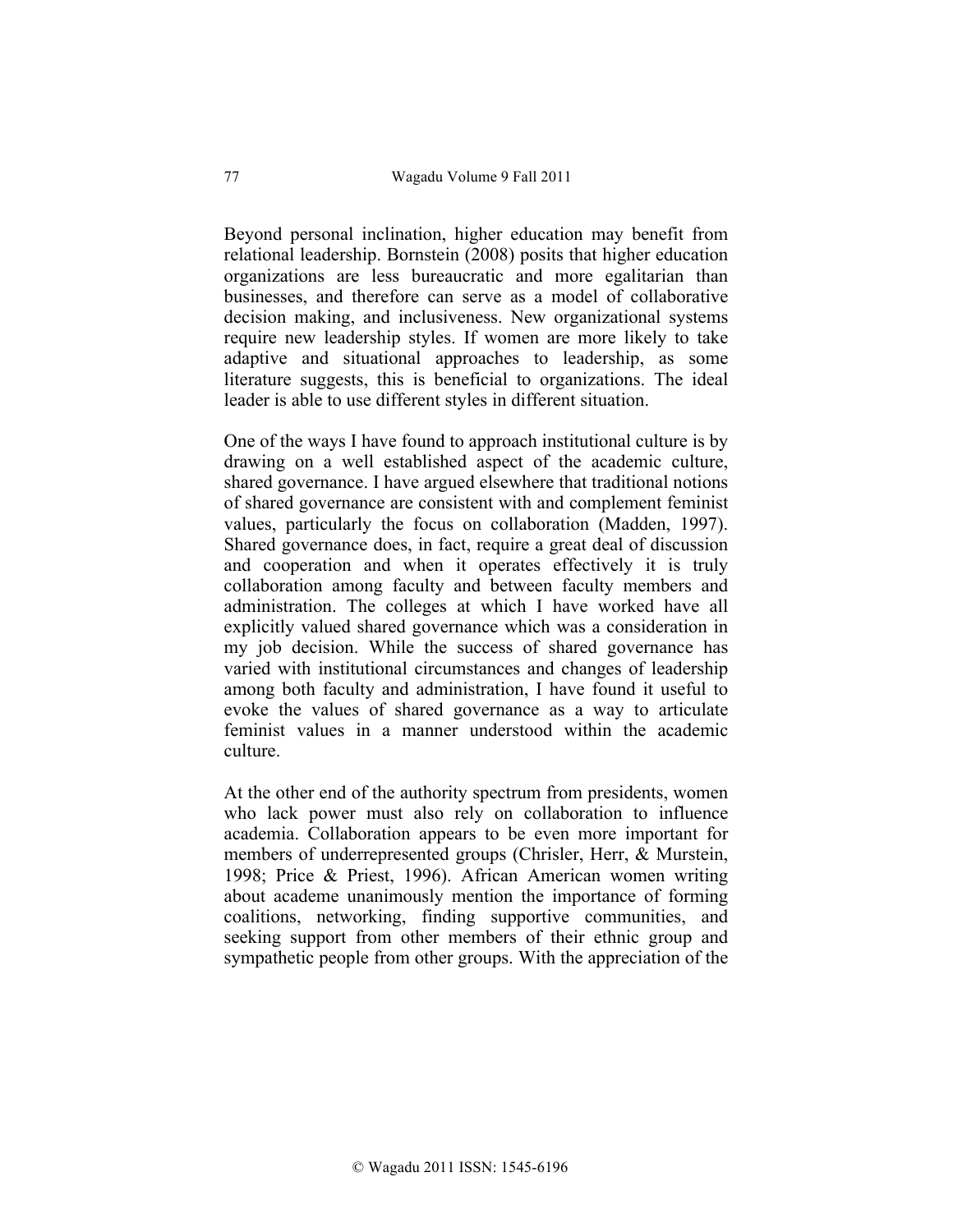importance of networking comes the obligation to mentor others, which is also mentioned by many women leaders.

Seizing on the opportunity to collaborate has been important to me. The most pronounced example of that in my career arose before I was even offered the job of Provost and Vice President for Academic Affairs at SUNY Potsdam. In response to gender-related concerns persistently raised by faculty activists on campus, the president had appointed a Task Force on the Status of Women. They completed their report as the provost search was underway and literally handed the report to me when I interviewed on campus. That report was a wonderful gift. First of all, it was a factor in my decisions to accept the job, because I knew that it afforded me the opportunity to start working immediately on some issues that I would have, eventually, identified myself. Secondly, it gave me a list of people with whom to collaborate, along with an agenda to undertake.

Shepherding Women's and Gender Studies majors through faculty approval processes at two colleges have also been significant collaborations. In both instances, there was a great deal of resistance, often couched in terms that were familiar academic arguments at the time. In one instance, the major objections involved the interdisciplinary nature of the program, as no interdisciplinary majors existed at the college. Faculty members and I enlisted the support of another group of faculty who wanted to start an interdisciplinary program in environmental science and developed criteria for interdisciplinary programs an argument based on the legitimacy and timeliness of emerging interdisciplinary scholarship. After a great deal of behind-thescenes politicking, both programs were approved by a strong majority of faculty because they irrefutably met the criteria previously approved. Without a thorough analysis of the power dynamics in that faculty and strategic collaborations, the proposals would likely have been squelched by powerful senior faculty members.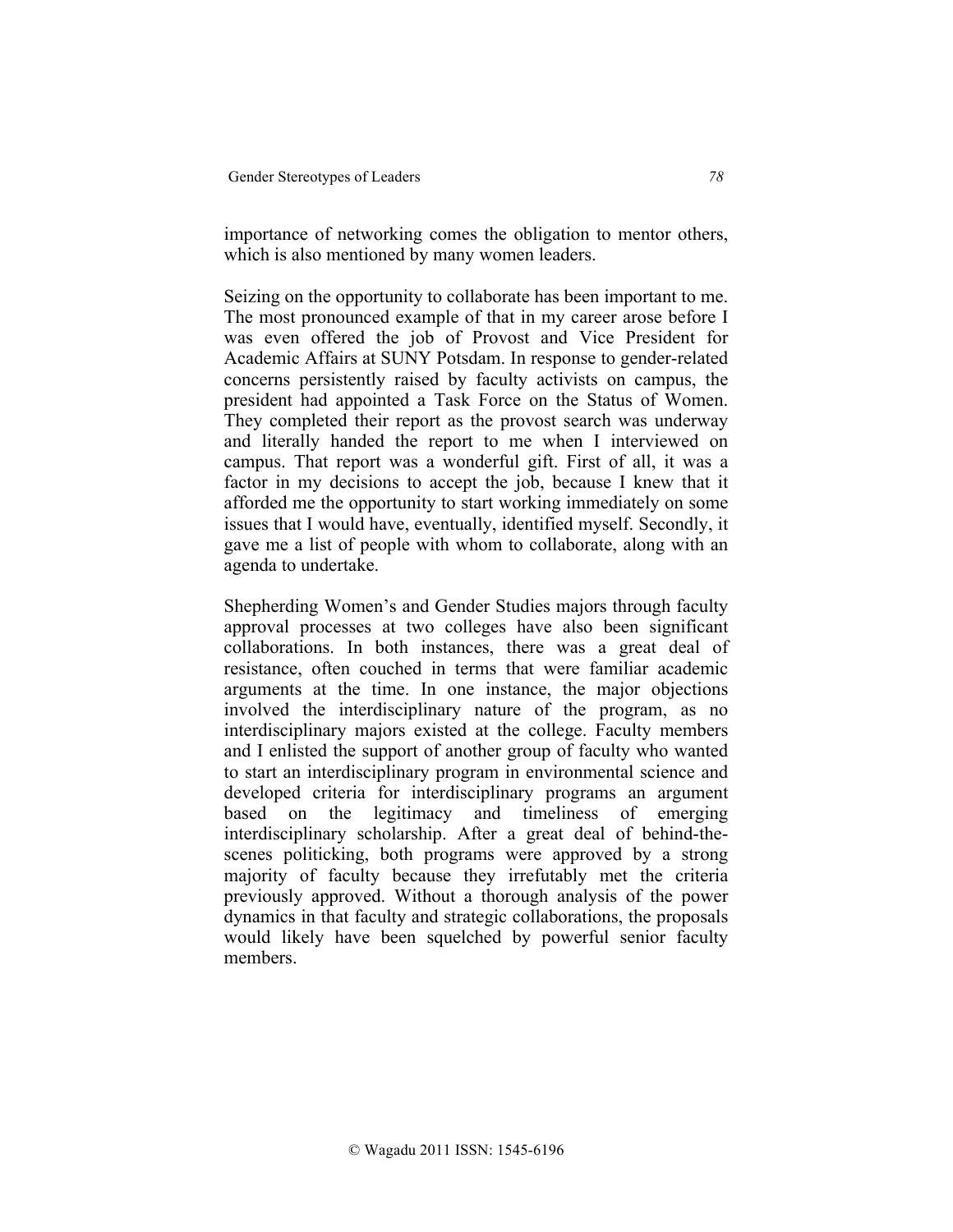In summary, women leaders do seem to have different propensities for leadership style based on their own reports and others' observations. Gender stereotypes affect how information is processed, in this case, whether behavior is perceived as demonstrating effective leadership. The nature of stereotypes is influenced by historical and cultural contexts, and leaders are perceived as effective when they adopt roles congruent with expectations. Descriptive literature about women's experiences in higher education administration is consistent with the research on leadership in other domains, also varying with historical and cultural changes and with situational features of particular institutions, such as masculinization of workplace dynamics and academic power and politics. Articulating the benefits of leadership that reflects feminist values with a full understanding of the impact that stereotyping may have on its effectiveness is a vital step to empowering women in higher education and changing the cultures of colleges and universities.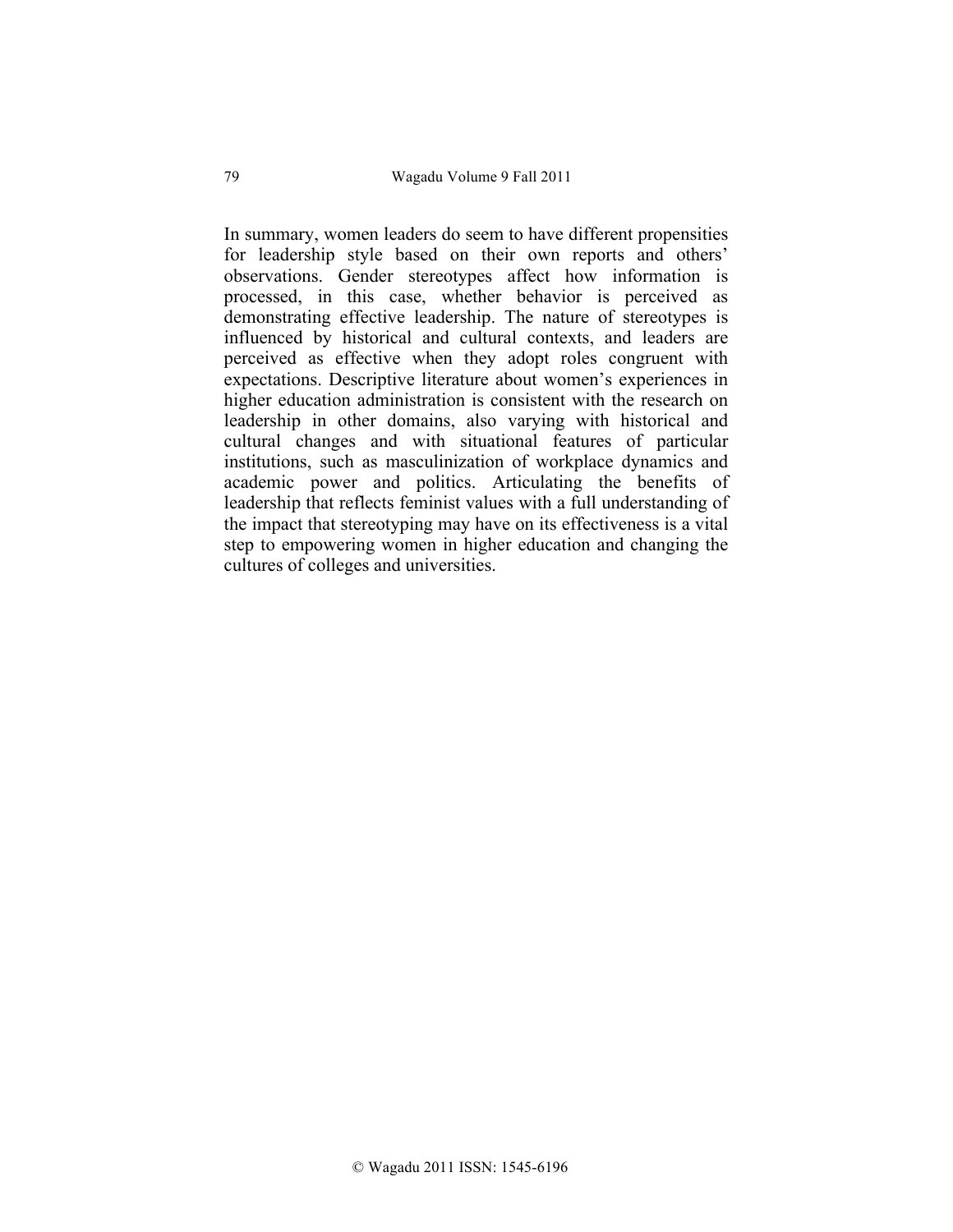#### REFERENCES

- Acker, J. (1998). Hierarchies, jobs, and bodies: A theory of gendered organizations. In K. A. Myers, C. D. Anderson, & B. J. Risman (Eds.), *Feminist foundations: Towards transforming sociology* (pp. 299-317). Thousand Oaks, CA: Sage.
- Amey, M. J., & Twombly, S. B. (1993). Re-visioning leadership in community colleges. In J. S. Glazer, E. M. Bensimon, & B. K. Townsend (Eds.), *Women in higher education: A feminist perspective* (pp. 475-492). Needham, MA: Ginn Press.
- Andrews, M. L., & Ridenour, C. S. (2006). Gender in schools: A qualitative study of students in educational administration. *Journal of Educational Research*, *100* (1), 35-43.
- Astin, A. W., & Astin, H. S. (2000). *Leadership reconsidered: Engaging higher education in social change.* Battle Creek, MI: W.K. Kellogg Foundation.
- Astin, H. S., & Leland, C. (1993). In the spirit of the times: Three generations of women leaders. In J. S. Glazer, E. M. Bensimon, & B. K. Townsend (Eds.), *Women in higher education: A feminist perspective* (pp. 493-506). Needham Heights, MA: Ginn Press.
- Baker, E. M. (1996). Leadership styles of women in higher education. *Journal of the American Association for Women in Junior Colleges and Community Colleges*, *8*, 12-15.
- Barbuto, J. E., Fritz, S. M., Matkin, G. S., & Mars, D. B. (2007). Effects of gender, education, and age upon leaders' use of influence tactics and full range leadership behaviors. *Sex Roles, 56*, 71-83.
- Bauer, D. (2009). New opportunitites for feminist-inspired leadership. *On Campus with Women*, *38* (1), Retrieved October 20, 2009, from http://www.aacu.org/ocww/volume38\_1/feature.cfm?section=1.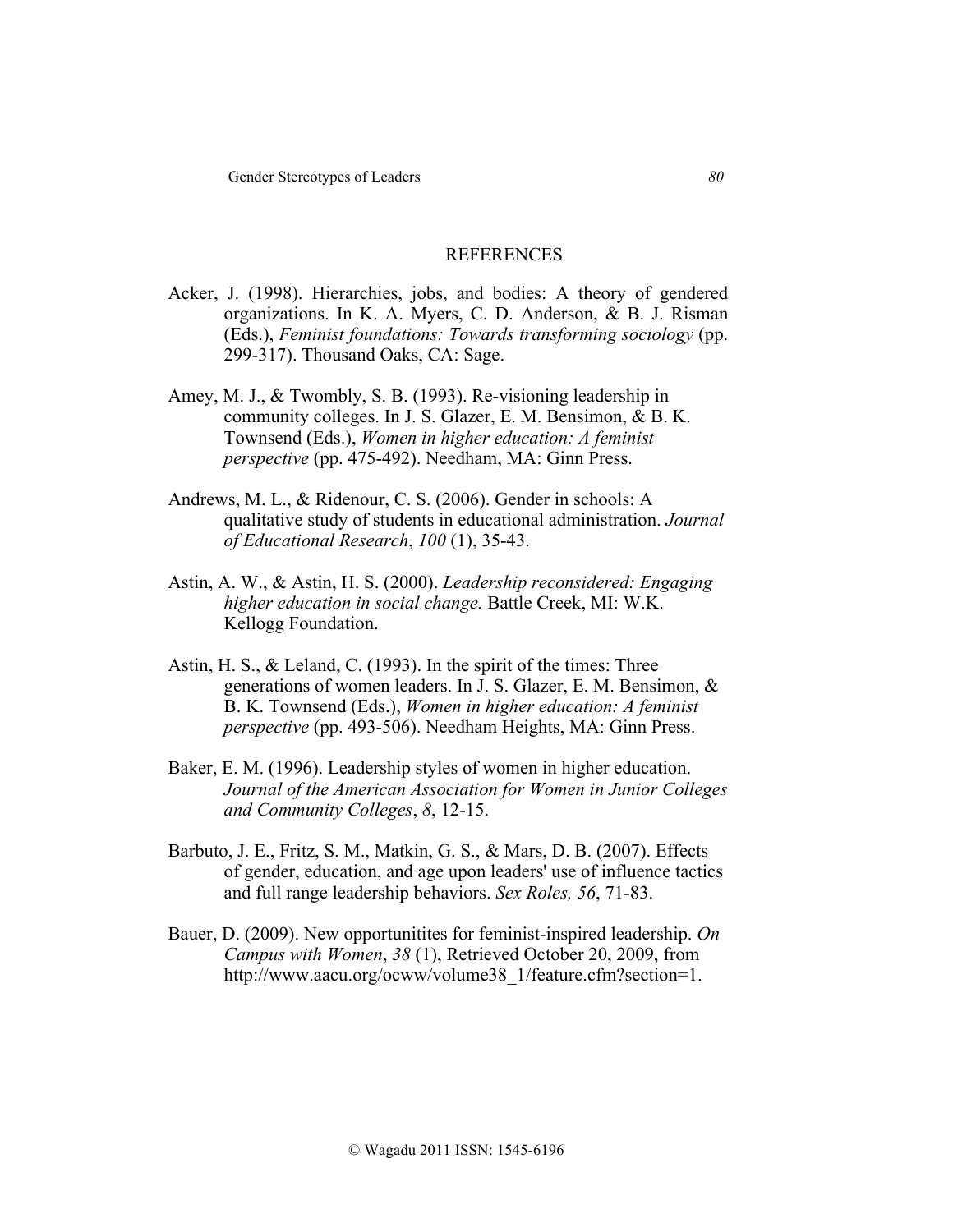- Bennett, T., & Gaines, J. (2010). Believing what you hear: The impact of aging stereotypes upon the old. *Educational Gerontology, 36* (5), 435-445.
- Bensimon, E. M. (1993). A feminist reinterpretation of presidents' definitions of leadership. In J. S. Glazer, E. M. Bensimon, & B. K. Townsend (Eds.), *Women in higher education: A feminist perspective* (pp. 465-474). Needham Heights, MA: Ginn Press.
- Blackmore, J. (1999). *Troubling women: Feminism, leadership and educational change.* Buckingham, UK: Open University Press.
- Blackmore, J., & Sachs, J. (2003). "Zealotry or nostalgic regret?" Women leaders in technical and further education in Australia: Agents of change, entrpreneurial educators or corporate citizens? *Gender, Work, and Organization*, *10* (4), 478-503.
- Bornstein, R. (2008). Women and the college presidency. In J. Glazer-Raymo (Ed.), *Unfinished agendas: New and continuing gender challenges in higher education* (pp. 162-184). Baltimore: Johns Hopkins University Press.
- Bowring, M. A. (2004). Resistance is not futile: Liberating Captain Janeway from the masculine-feminine dualism of leadership. *Gender, Work, and Organization*, *11* (4), 381-405.
- Boyce, L. A., & Herd, A. M. (2003). The relationship between gender role stereotypes and requisite military leadership characteristics. *Sex Roles*, *49* (7/8), 365-376.
- Brown, G., Van Ummersen, C., & Sturnick, J. (2001). *From where we sit: Women's perspective on the presidency.* Washington, DC: American Council on Education.
- Bryans, P., & Mavin, S. (2003). Women learning to become managers: Learning to fit in or play a different game? *Management Learning*, *34* (1), 111-134.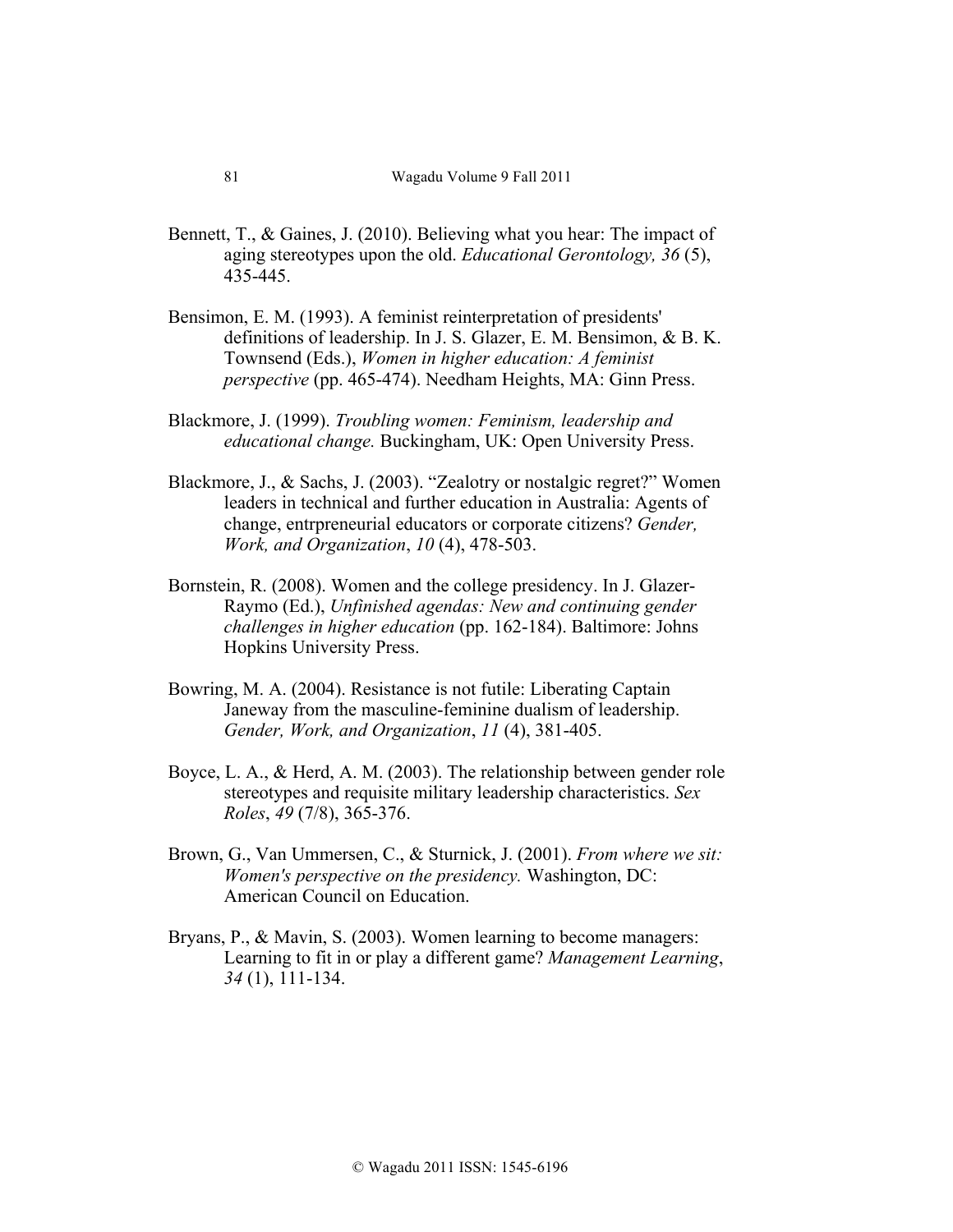- Bryant, A.N. (2003). Changes in attitudes toward women's roles: Predicting gender-role traditionalism among college students. *Sex Roles, 48*, 131-142.
- Chrisler, J. C., Herr, L., & Murstein, N. K. (1998). Women as faculty leaders. In L. H. Collins, J. C. Chrisler, & K. Quina (Eds.), *Arming Athena: Career strategies for women in academe* (pp. 189-108). Thousand Oaks, CA: Sage Publications.
- Cuadrado, I. J., Morales, J. F., & Recio, P. (2008). Women's access to managerial positions: An experimental study of leadership styles and gender. *The Spanish Journal of Psychology*, *11* (1), 55-65.
- DiCroce, D. M. (1995). Women and the community colllege presidency: challenges and possibilities. *New directions for community colleges* (89), 79-88.
- Dillard, C. B. (2003). The substance of things hoped for, the evidence of things not seen: Examining an endarkened feminist epistemology in educational leadership. In M. D. Young, & L. Skrla (Eds.), *Reconsidering feminist research in educational leadership* (pp. 131-160). Albany, NY: SUNY Press.
- Eagly, A. H., & Carli, L. L. (2007). *Through the labyrinth: The truth about how women become leaders.* Boston, MA: Harvard Business School Press.
- Eagly, A. H., & Karau, S. J. (2002). Role congruity theory of prejudice towards female leaders. *Psychological Review*, *109* (3), pp. 573- 598.
- Eagly, A. H., & Sczesny, S. (2009). Stereotypes about women, men, and leaders: Have times changed? In M. Barreto, & M. K. Ryan (Eds.), *The glass ceiling in the 21st century: Understanding barriers to gender equality* (pp. 21-47). Washington, DC: American Psychological Association.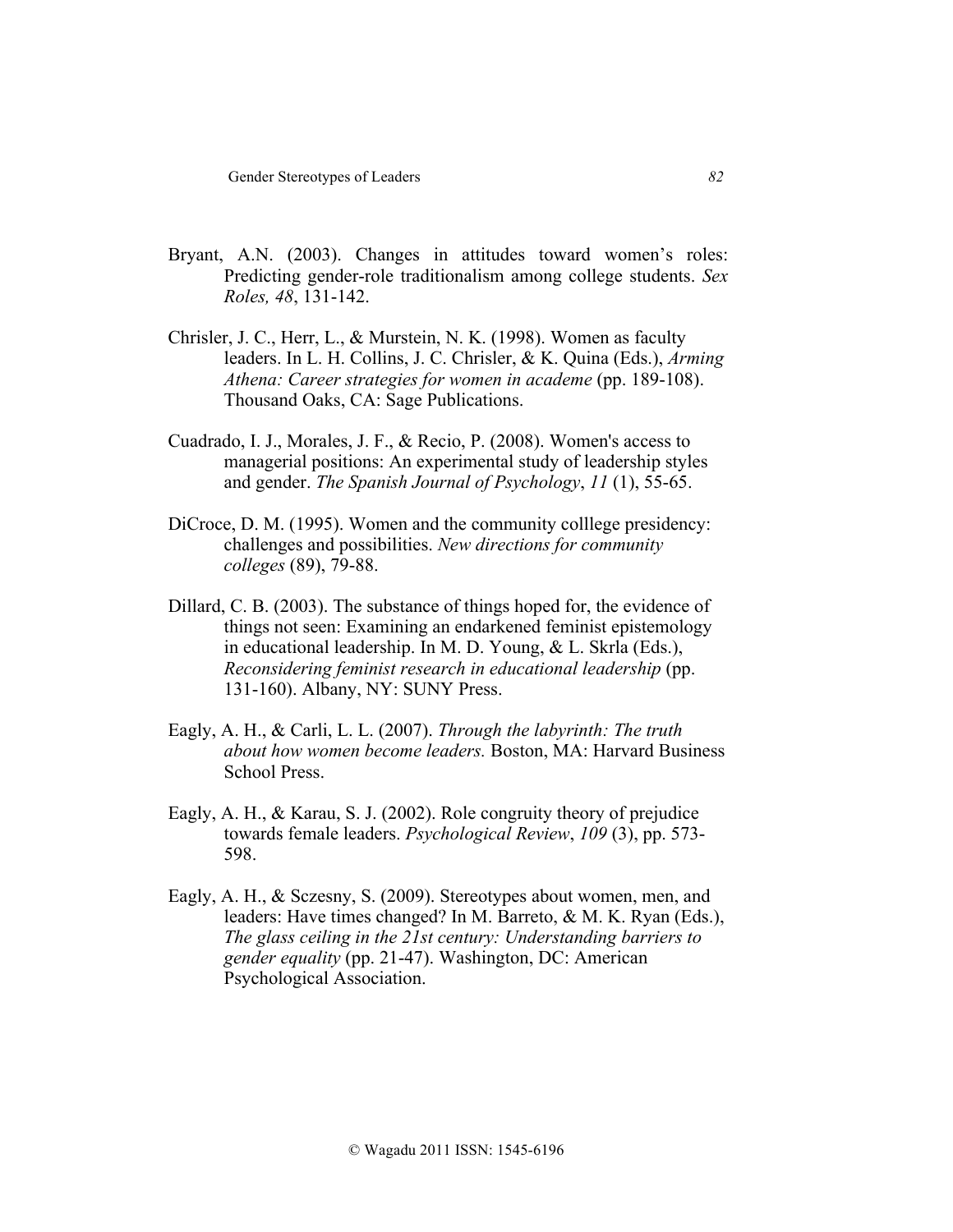- Eagly, A. H., Karau, S., Miner, J. B., & Johnston, B. T. (1994). Gender and motivation to manage in hierarchic organizations: A metaanalysis. *Leadership Quarterly*, *5* (2), 135-159.
- Eddy, P. L., & VanDerLinden, K. E. (2006). Emerging definitions of leadership in higher education. *Community College Review*, *34* (1), 5-26.
- Embry, A., Padgett, M. Y., & Caldwell, C. B. (2008). Can leaders step outside of the gender box? An examination of leadership and gender role stereotypes. *Journal of Leadership and Organizational Studies*, *15* (1), 30-46.
- Garcia-Retamero, R., & Lopez-Zafra, E. (2006). Prejudice against women in male-congenial environments: Perceptions of gender role congruity in leadership. *Sex Roles*, *55*, 51-61.
- Glazer-Raymo, J. (1999). *Shattering the myths: Women in academe.* Baltimore: Johns Hopkins Universtiy Press.
- Glazer-Raymo, J. (2008). Women trustees: An untapped resource. *Trusteeship, 16* (6), 20-24.
- Goodwin, S. A., & Fiske, S. T. (2001). Power and gender: The double edged sword of ambivalence. In R. T. Unger (Ed.), *Handbook of the psychology of women and gender* (pp. 358-366). New York: Wiley.
- Haslam, S. A., & Ryan, M. K. (2008). The road to the glass cliff: Differences in the perceived suitability of men and women for leadership positions in succeeding and failing organizations. *The Leadership Quarterly, 19*, 530-546.
- Hogue, M., & Lord, R. G. (2007). A multilevel, complexity theory approach to understanding gender bias in leadership. *The Leadership Quarterly*, *18*, 370-390.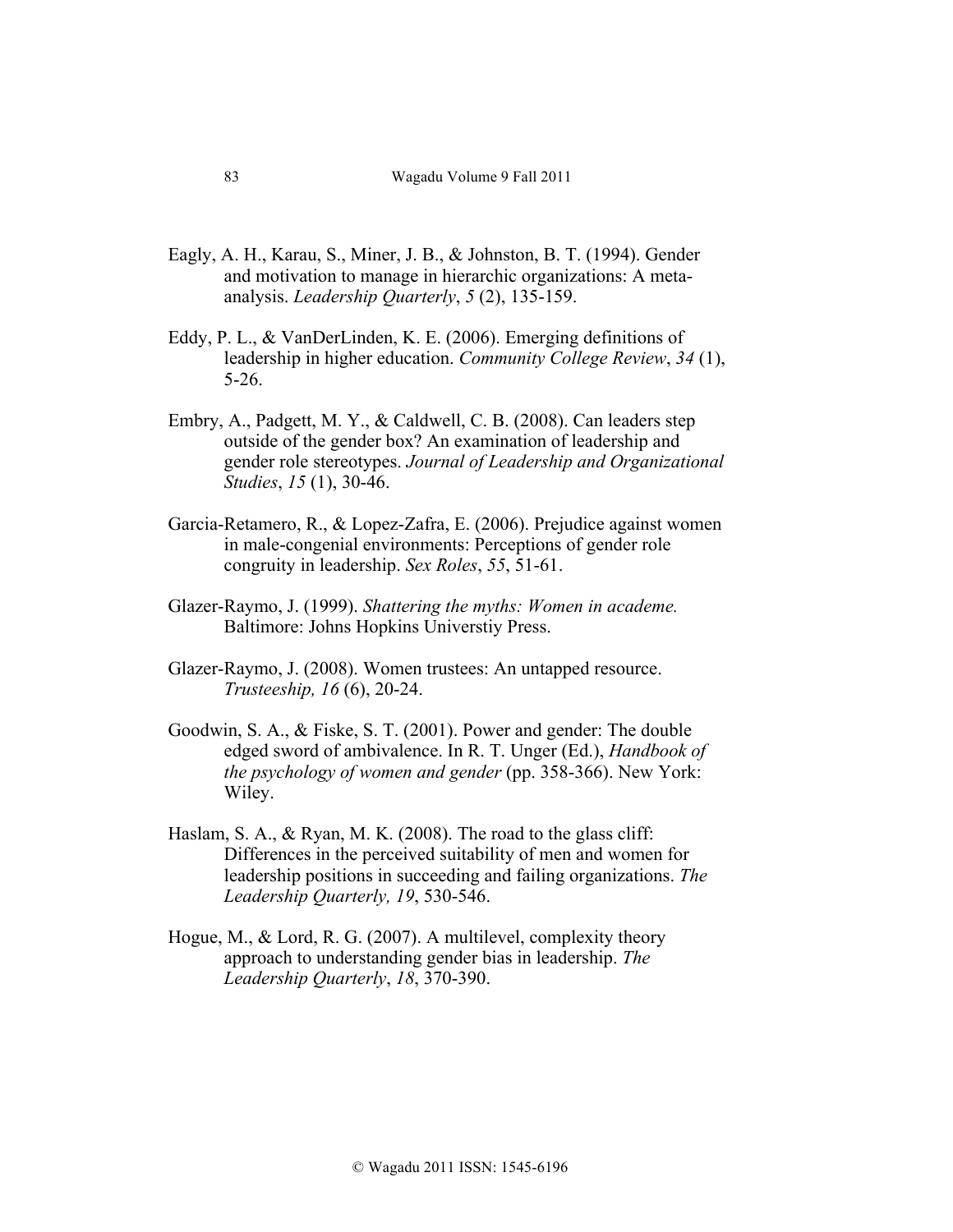- Hyde, J. S. (2005). The gender similarities hypothesis. *American Psychologist*, *60* (6), 581-592.
- Johnson, F. L. (1993). Women's leadership in higher education: Is the agenda feminist? *CUPA Journal*, *44* (2), 9-14.
- June, A. W. (2008, February). Pipeline to presidencies carries lots of women, few members of minority groups. *Chronicle of Higher Education, 54* (23), p. A18.
- Katz, J., Swindell, S., & Farrow, S. (2004). Effects of participation in a first women's studies course on collective self-esteem, genderrelated attitudes, and emotional well-being. Journal of *Applied Social Psychology, 34*, 2179-2199.
- Kettle, J. (1996). Good practices, bad attitudes: An examination of the factors influencing women's academic careers. In L. Morley, & V. Walsh (Eds.), *Breaking boundaries: Women in higher education* (pp. 53-66). London: Taylor & Francis.
- Kezar, A., & Lester, J. (2008). Leadership in a world of divided feminism. *Women in Higher Education*, *1*, 49-73.
- Kolodny, A. (1998). *Failing the future: A dean looks at higher education in the twenty-first century.* Durham, NC: Duke University Press.
- Madden, M. E. (2005). Gender and leadership in higher education. *Psychology of Women Quarterly*, *29* (1), 3-14.
- Madden, M. E. (2002). The transformative leadership of women in higher education administration. In J. DiGeorgio-Lutz (Ed.), *Women in higher education: Empowering change* (pp. 115-145). New York: Greenwood Press.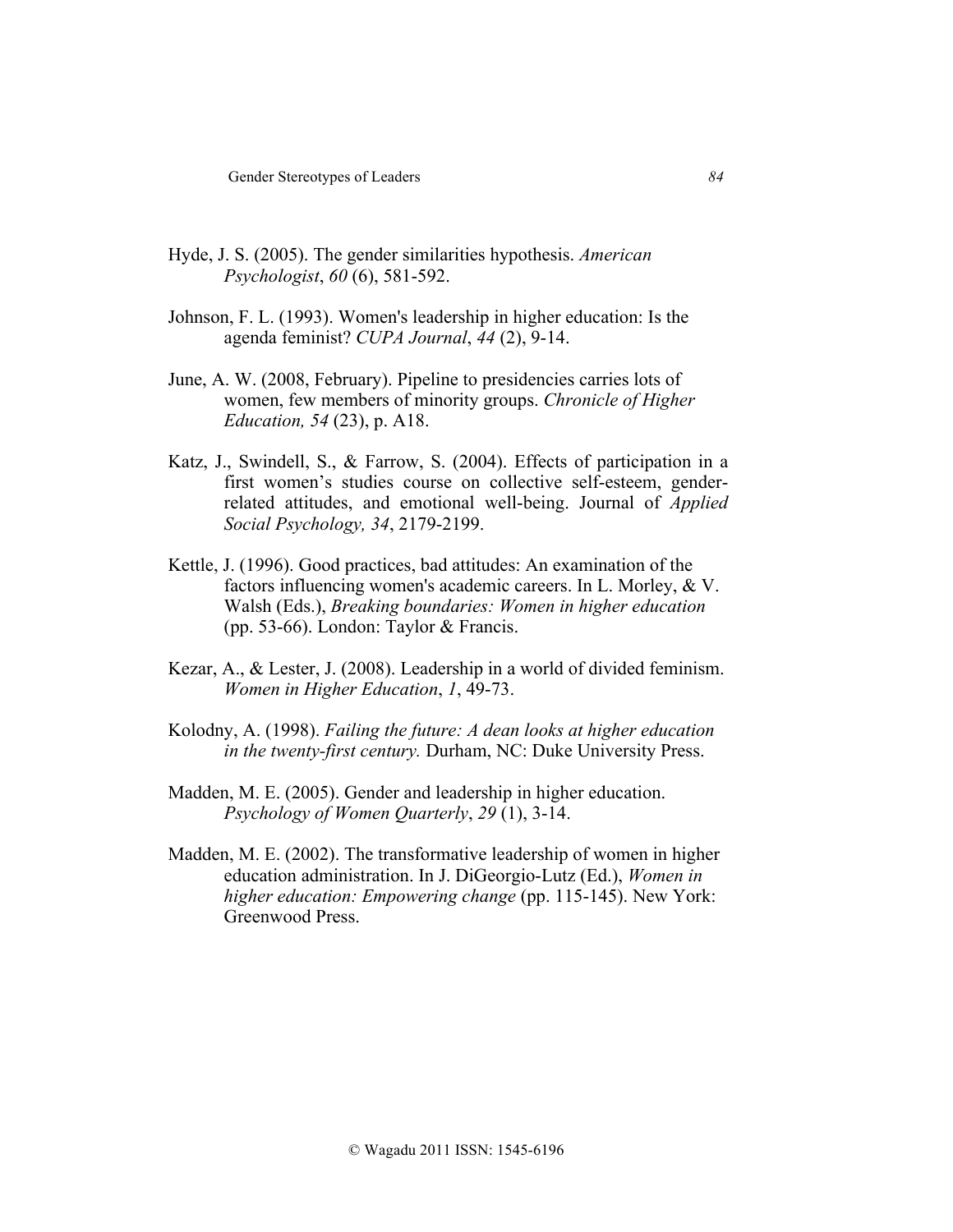- Madden, M. E. (1997). Managing a small cat house: Academic administration in small colleges. Paper presented at the American Psychological Association, Chicago*.* ERIC/CASS.
- Marshall, C. (2003). The emperor and research on women in school leadership: A response to Julie Laible's loving epistemology. In M. D. Young, & L. Skrla (Eds.), *Reconsidering feminist research in educational leadership* (pp. 211-219). Albany, NY: SUNY Press.
- McDade, S. A., King, P. J., Chuang, Y.-C., Morahan, P. S., Nooks, K. A., Sloma-Williams, L., Richman, R.C. (2008). A window into the culture of leadership within higher education through the leadership definitions of women faculty: A case study of ELAM women faculty alumnae. *Women in Higher Education*, *1*, 74-102.
- Miller, J. R., & Vaughn, G. G. (1997). African American women executives. In L. Benjamin (Ed.), *Black women in the academy: Promises and perils* (pp. 179-188). Gainesville, FL: University Press of Florida.
- Moses, Y. (1997). Black women in academe. In L. Benjamin (Ed.), *Black women in the academy: Promises and perils* (pp. 13-27). Gainesville, FL: University Press of Florida.
- Moultrie, A., & de la Rey, C. (2003). South African women leaders in higher education: Professional development needs in a changing context. *McGill Journal of Education*, *38* (3), 407-420.
- Nidiffer, J. (2001). New leadership for a new century: Women's contribution to leadership in higher education. In J. Nidiffer, & C. T. Bashaw (Eds.), *Women administrators in higher education: Historical and contemporary perspectives* (pp. 101-134). Albany, NY: SUNY Press.
- Price, L., & Priest, J. (1996). Activists as change agents: Achievements and limitations. In L. Morley, & V. Walsh (Eds.), *Breaking*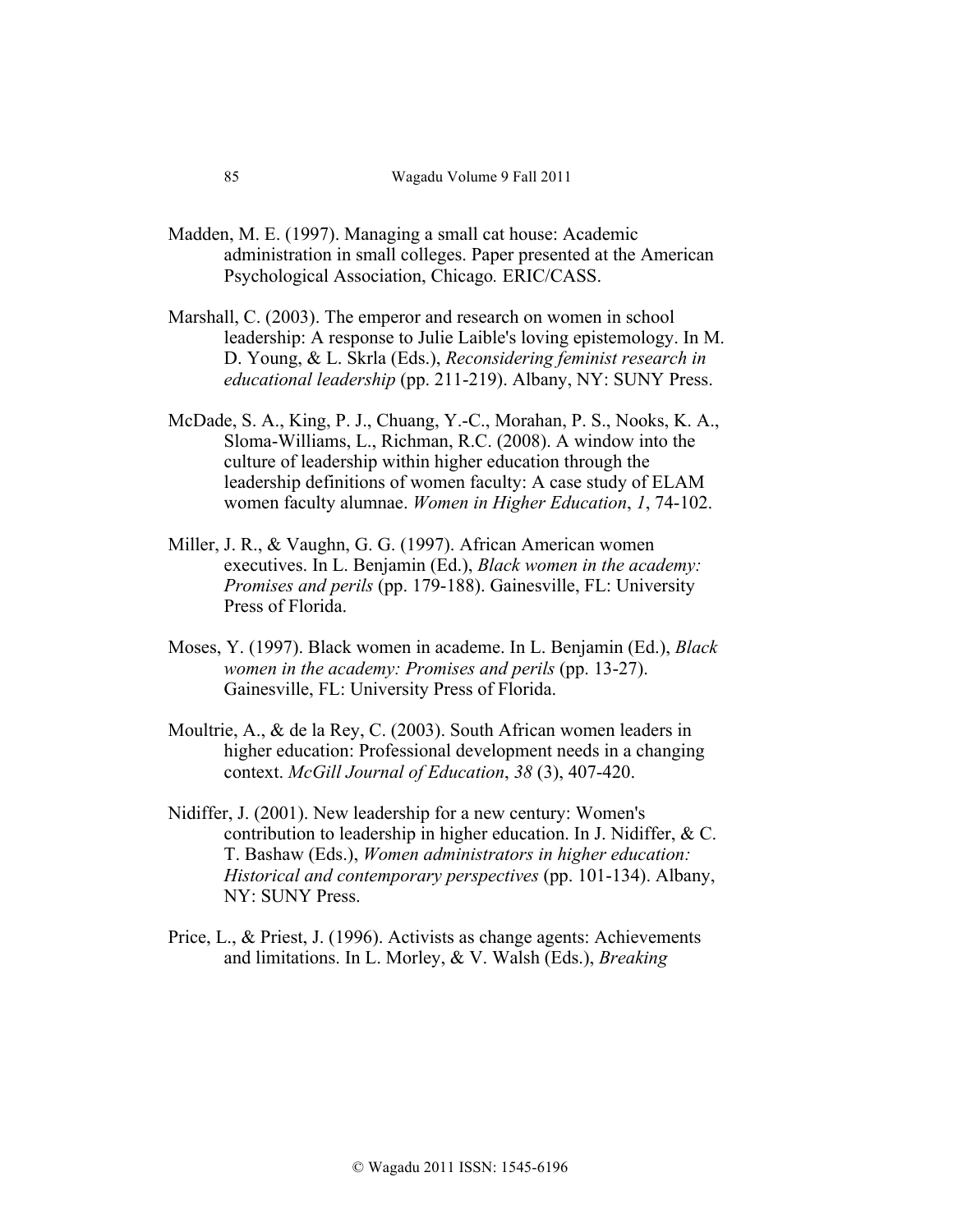Gender Stereotypes of Leaders **86** 

*boundaries: Women in higher education* (pp. 37-51). London: Taylor & Francis.

- Prime, J., Jonsen, K., Carter, N., & Maznevski, M. L. (2008). Managers' perceptions of women and men leaders: A cross cultural comparison. *International Journal of Cross Cultural Management*, *8*, 171-210.
- Regan, H. B., & Brooks, G. H. (1995). *Out of women's experience: Creating relational leadership.* Thousand Oaks, CA: Corwin Press.
- Reynolds, C. (2003). Changing gender scripts and moral dilemmas for women and men in education, 1940-1970. In C. Reynolds (Ed.), *Women and school leadership: International perspectives* (pp. 29- 48). Albany: SUNY Press.
- Ridgeway, C. (2001). Gender, status, and leadership. *Journal of Social Issues*, *57* (4), 637-655.
- Ritter, B. A., & Yoder, J. D. (2004). Gender differences in leader emergence persist even for dominant women: An updated confirmation of role congruity theory. *Psychology of Women Quarterly*, *28* (3), 187-193.
- Scott, K. A., & Brown, D. J. (2006). Female first, leader second? Gender bias in the encoding of leadership behavior. *Organizational Behavior and Human Decision Processes*, *101*, 230-242.
- Sczesny, S. (2003). A closer look beneath the surface: Various facets of the Think-Manager--Think-Male stereotype. *Sex Roles*, *49* (7/8), 353-363.
- Sczesny, S., & Kühnen, U. (2004). Meta-cognition about biological sex and gender stereotypic physical appearance: Consequences for the assessment of leadership competence. *Personality and Social Psychology Bulletin*, *30* (1), 13-21.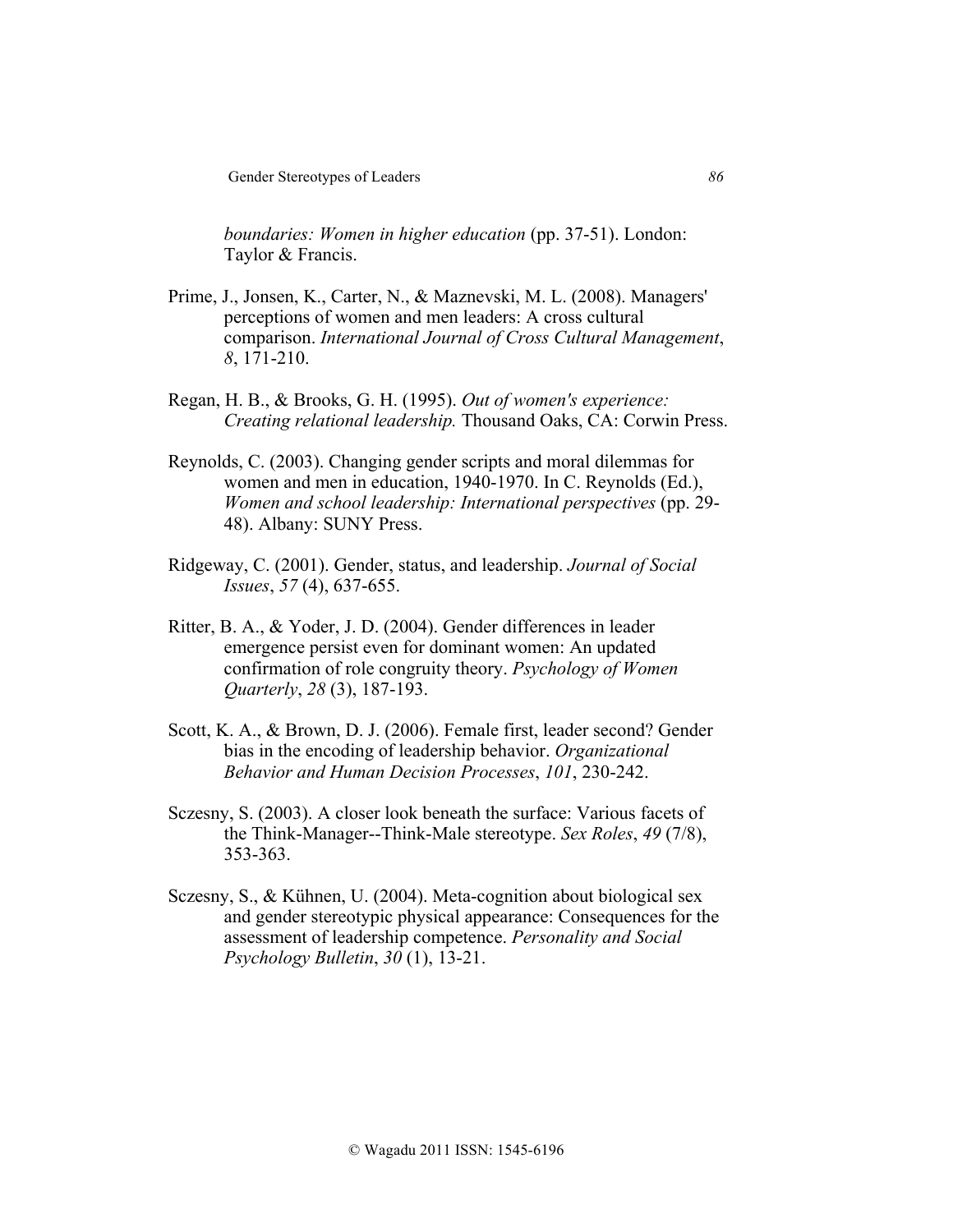- Sczesny, S., Bosak, J., Neff, D., & Schyns, B. (2004). Gender stereotypes and the attribution of leadership traits: A cross-cultural comparison. *Sex Roles*, *51* (11/12), 631-645.
- Stake, J. E. (2007). Predictors of change in feminist activism through women's and gender studies. *Sex Roles, 57*, 43-54.
- Stake, J.E., & Rose, S. (1994). The long-term impact of women's studies on students' personal lives and political activism. *Psychology of Women Quarterly, 18*, 403-412.
- Strachan, J. (1999). Feminist educational leadership: Locating the concepts of practice. *Gender and Education*, *11* (3), 309-322.
- Thomas, A. J., Speight, S. L., & Witherspoon, K. M. (2004). Internalized oppression among Black women. In J. L. Chin (Ed.), *The psychology of prejudice and discrimination: Volume 3* (pp. 113- 132). New York: Praeger.
- Turner, C. S. (2007). Pathways to the presidency: Biographical sketches of women of color firsts. *Harvard Educational Review*, *77* (1), 1-39.
- Turner, C. S. (2008). Women of color in academe. In J. Glazer-Raymo (Ed.), *Unfinished agendas: New and continuing gender challenges in higher education* (pp. 230-252). Baltimore: Johns Hopkins University Press.
- Umbach, P. D. (2008). Gender equity in college faculty pay: A crossclassified random effects model examining the impact of human capital, academic disciplines, and institution. Paper presented at the annual meeting of the American Educational Research Association, New York City.
- Valverde, L. A. (2003). *Leaders of color in higher education.* New York: Alta Mira.